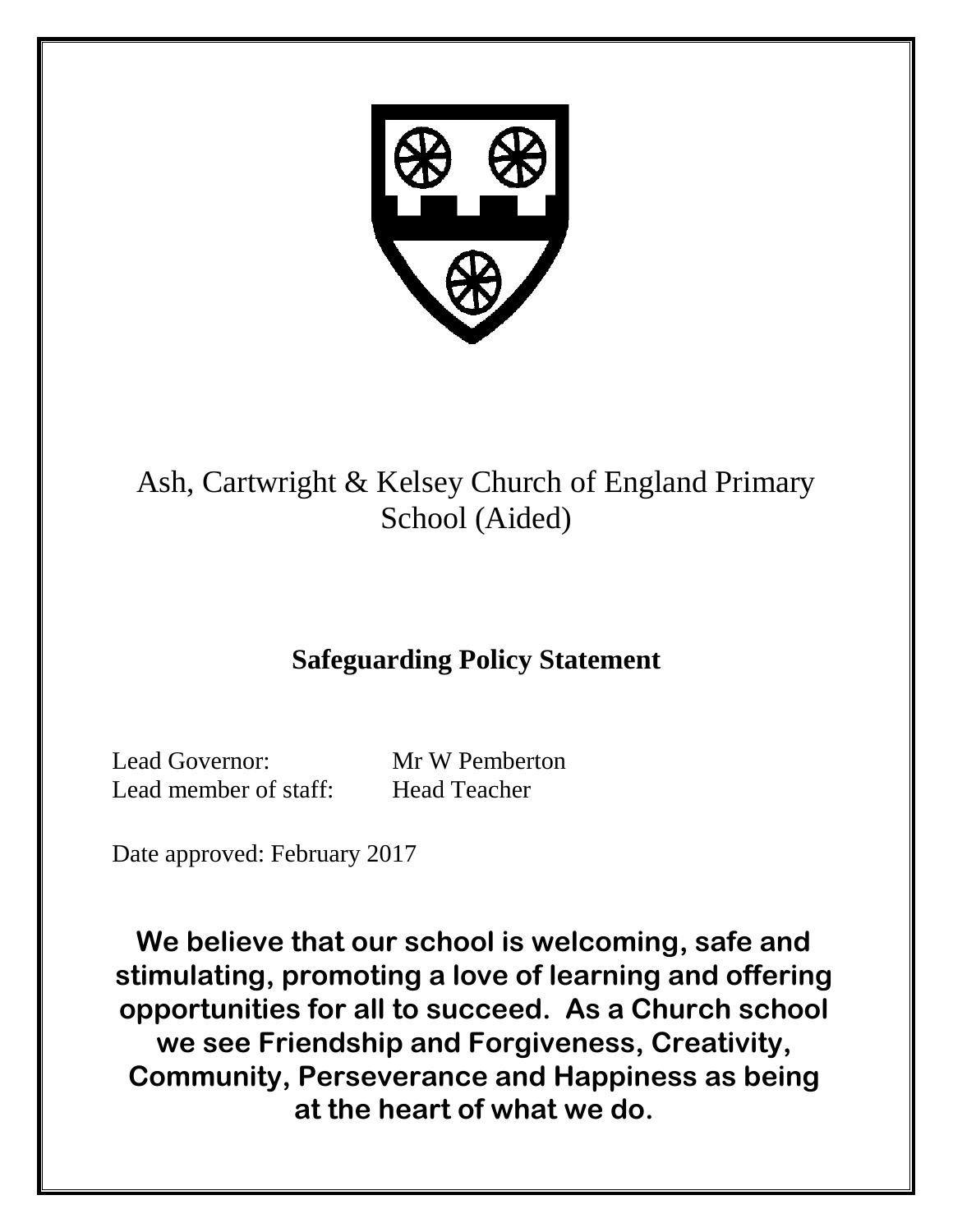This set of values is reflected in all our policies.

# **ASH, CARTWRIGHT AND KELSEY CHURCH OF ENGLAND PRIMARY SCHOOL**

# **Key contact personnel in School**

# Designated Safeguarding Lead(s) :

Designated Safeguarding Lead [DSL] dbattersea (Head teacher) [dbattersea@ashckschool.org](mailto:dbattersea@ashckschool.org) mail c/o Ash, Cartwright and Kelsey Church of England Primary School, School Road, Ash, CT3 2JD

## Others with DSL accreditation:

Philip Marsh (Deputy Head teacher) [pmarsh@ashckschool.org](mailto:pmarsh@ashckschool.org) mail c/o Ash, Cartwright and Kelsey Church of England Primary School, School Road, Ash, CT3 2JD

Charlotte Collard (Assistant Head teacher) [ccollard@ashckschool.org](mailto:ccollard@ashckschool.org) mail c/o Ash, Cartwright and Kelsey Church of England Primary School, School Road, Ash, CT3 2JD

This policy also covers Early Years

# Named Safeguarding Governor :

Will Pemberton c/o Ash, Cartwright and Kelsey Church of England Primary School, School Road, Ash, CT3 2JD

All staff should have access to this policy and sign to the effect that they have read and understood its content.

Date agreed: November 2016 Date of next review: November 2017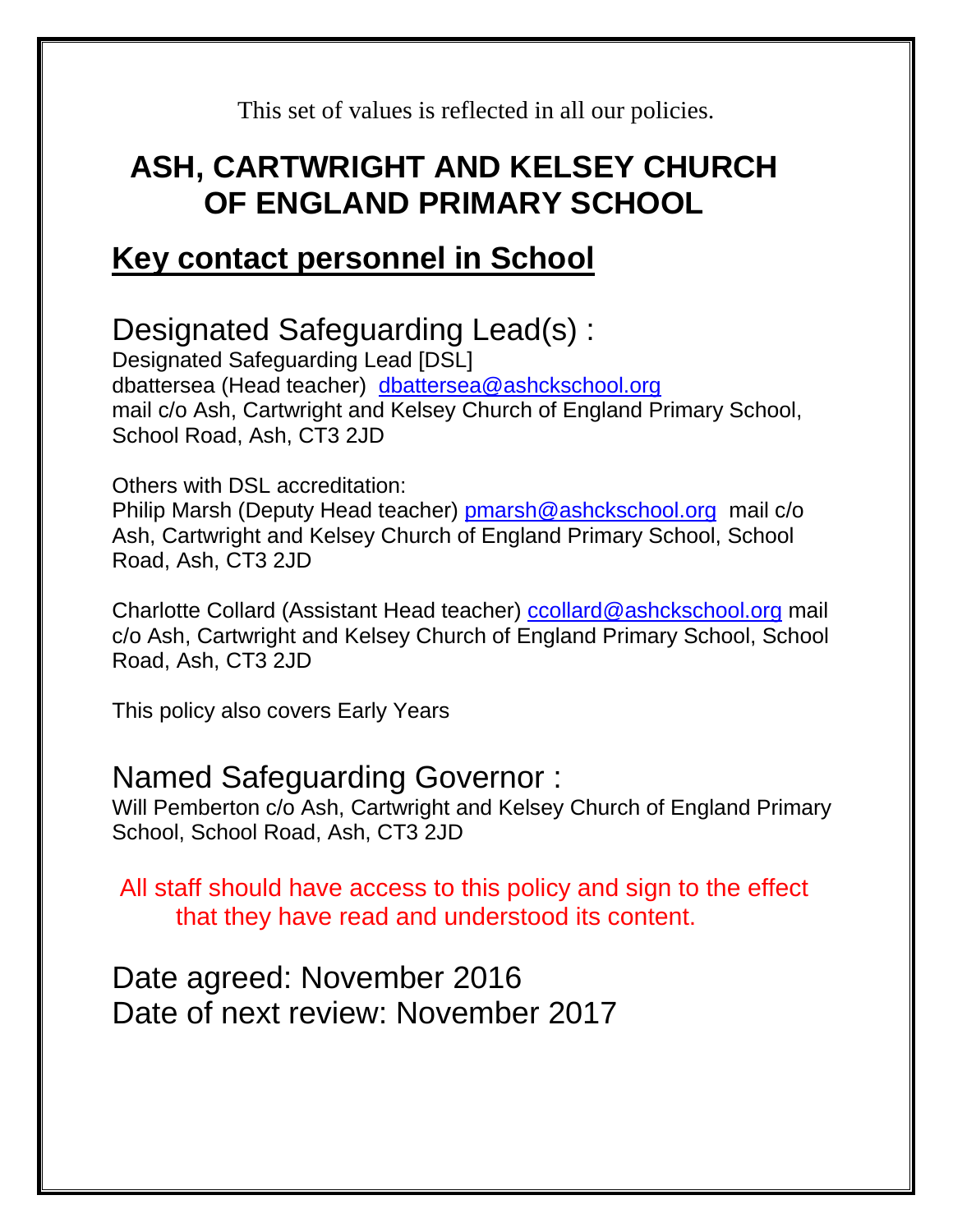## **Contents**

|                                                                              | Page no        |
|------------------------------------------------------------------------------|----------------|
| What to do if you have a welfare concern - flowchart                         | 3              |
| 1. Introduction and ethos                                                    | $\overline{4}$ |
| 2. Context                                                                   | 4              |
| 3. Definition of safeguarding                                                | 5              |
| 4. Related safeguarding policies                                             | 6              |
| 5. Key responsibilities                                                      | 6              |
| 6. Local support                                                             | 9              |
| 7. Recognition and categories of abuse                                       | 9              |
| 8. Staff induction, awareness and training                                   | 10             |
| 9. Safe working practice                                                     | 11             |
| 10. Staff supervision and support                                            | 11             |
| 11. Safer recruitment                                                        | 12             |
| 12. Safeguarding and child protection procedures                             | 13             |
| 13. Record keeping                                                           | 15             |
| 14. Working with other agencies                                              | 15             |
| 15. Confidentiality and information sharing                                  | 15             |
| 16. Complaints                                                               | 16             |
| 17. Allegations against members of staff and volunteers                      | 16             |
| 18. Allegations against pupils                                               | 16             |
| 19. Safeguarding children with special educational needs and<br>disabilities | 17             |
| 20. Curriculum and staying safe                                              | 17             |
| 21. Online safety                                                            | 18             |
| 22. The use of school premises by other organisations                        | 19             |
| 23. Security                                                                 | 19             |
| Appendix 1: Responsibilities of the Governing Body and the<br>Headteacher    | 20             |
| Appendix 2: Categories of Abuse                                              | 21             |
| Appendix 3: Specific Safeguarding Issues                                     | 23             |
| Appendix 4: Keeping yourself safe when responding to disclosures             | 25             |
| Appendix 5: National Support Organisations                                   | 26             |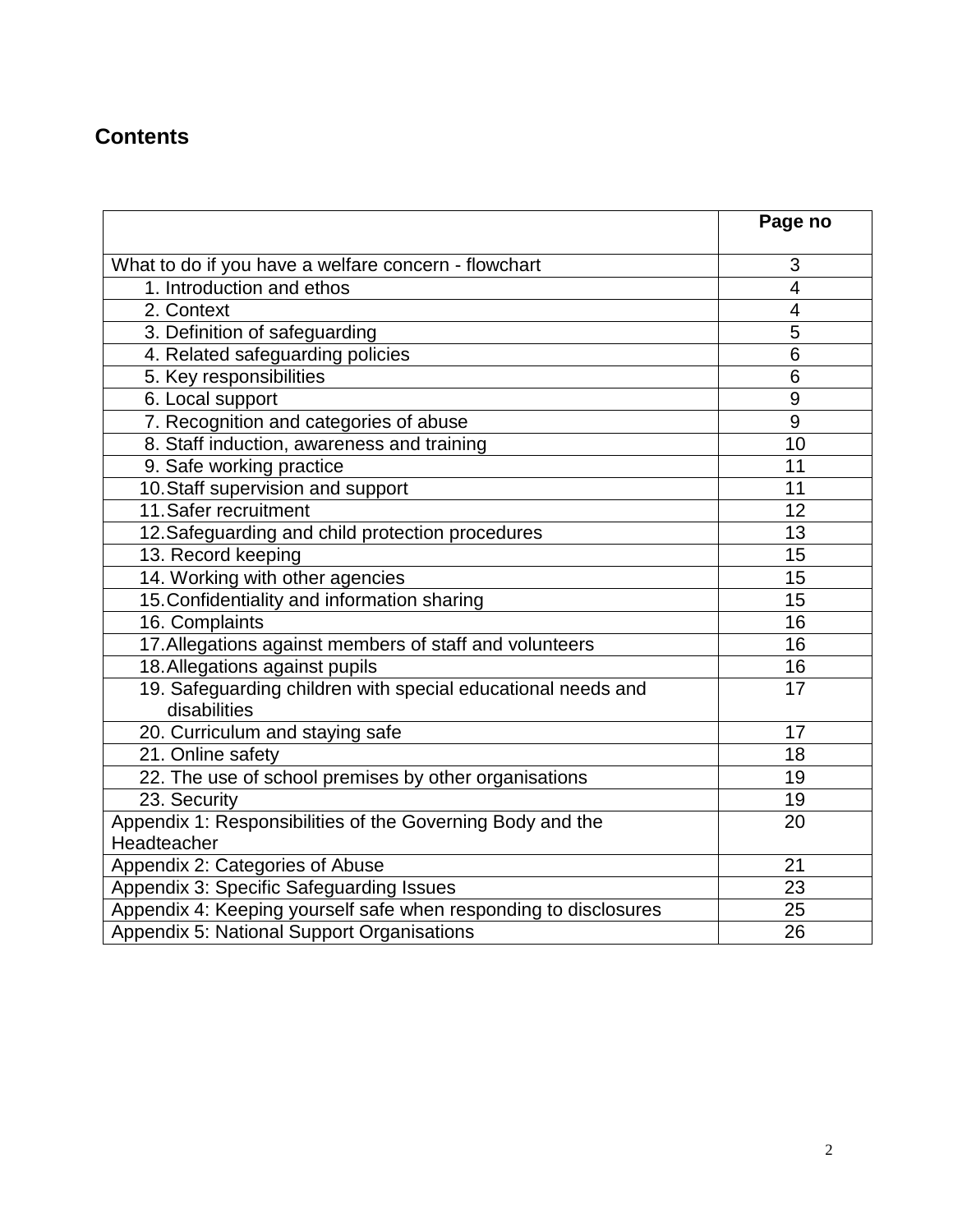What to do if you have a welfare concern in Ash, Cartwright and Kelsey Primary School



At all stages the child's circumstances will be kept under review The DSL/Staff will re-refer if required to ensure the **child's safety** is **paramount**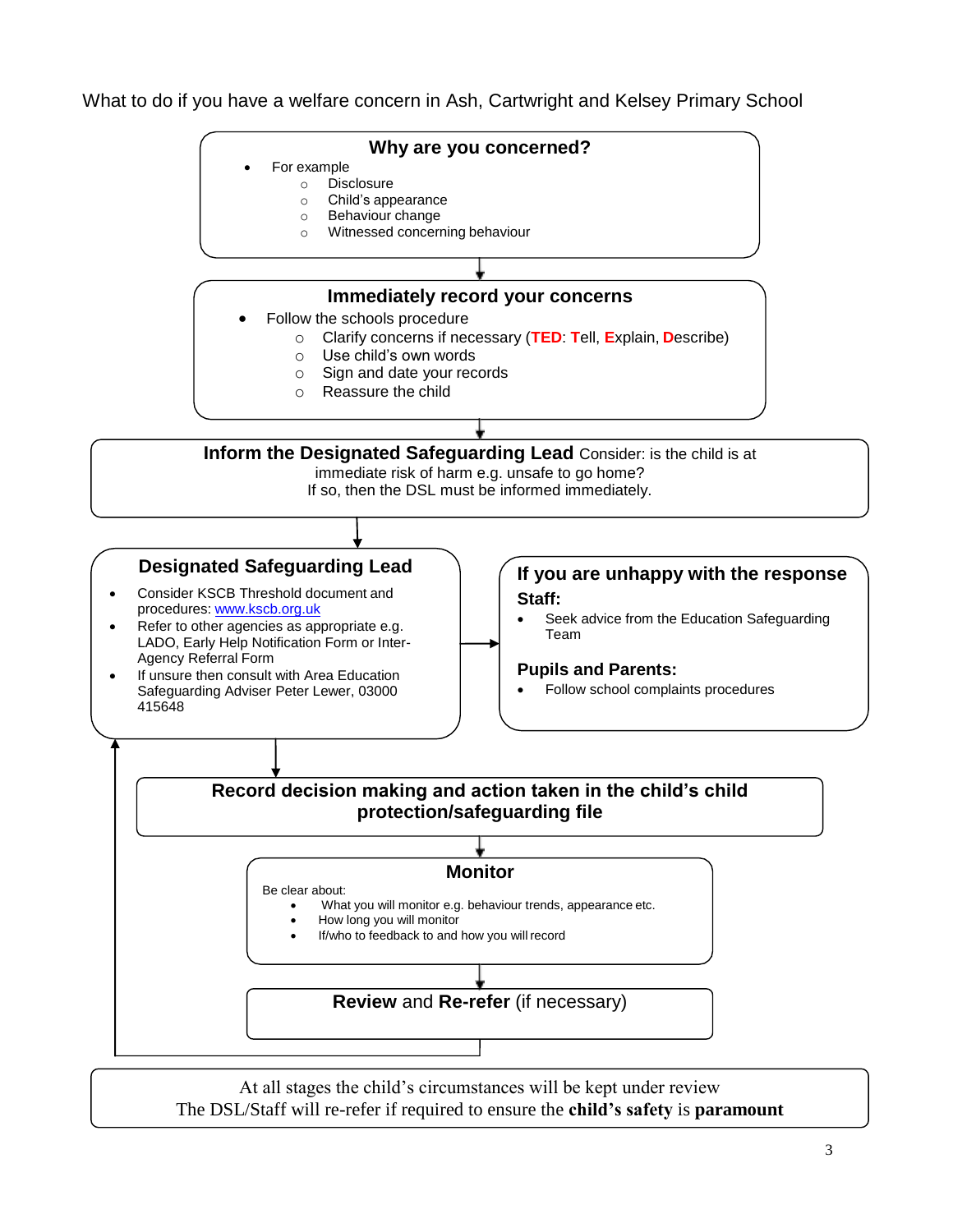## **1. Introduction and ethos**

Ash, Cartwright and Kelsey Church of England Primary School is a community and all those directly connected (staff, governors, parents, families and pupils) have an essential role to play in making it safe and secure. Ash, Cartwright and Kelsey Church of England Primary School recognises our moral and statutory responsibility to safeguard and promote the welfare of all children. As a Church of England Primary School we aim to provide a happy, safe, secure, welcoming environment for all our pupils and staff. The caring ethos of our school and our unified and coherent set of values based on the Christian faith enable us to recognise the dignity of each human being. We also aim to develop in each child, self-esteem, a sense of responsibility, an understanding of the needs of others and a respect for their way of life.

- Ash, Cartwright and Kelsey Church of England Primary School recognises the importance of providing an ethos and environment within school that will help children to feel safe, secure and respected; encourage them to talk openly; and enable them to feel confident that they will be listened to. We are alert to the signs of abuse and neglect and follow our procedures to ensure that children receive effective support, protection and justice.
- Our school core safeguarding principles are:
	- $\circ$  It is a whole school responsibility to safeguard and promote the welfare of children as its paramount concern
	- $\circ$  All children (defined as those up to the age of 18) regardless of age, gender, ability, culture, race, language, religion or sexual identity, have equal rights to protection
	- $\circ$  All children have a right to be heard and to have their wishes and feelings taken into account
	- $\circ$  All staff understand safe professional practice and adhere to our code of conduct and other associated policies
	- $\circ$  All staff have a responsibility to recognise vulnerability in children and act on any concern in accordance with this guidance
- There are four main elements to our safeguarding policy
	- o Prevention ( e.g. positive, supportive, safe school culture, curriculum and pastoral opportunities for children, safer recruitment procedures);
	- $\circ$  Protection (by following the agreed procedures, ensuring all staff are trained and supported to respond appropriately and sensitively to safeguarding concerns);
	- o Support (for all pupils, parents and staff, and where appropriate specific intervention for those who may be at risk of harm);
	- o Working with parents and other agencies (to ensure appropriate communications and actions are undertaken).
- The procedures contained in this policy apply to all staff and governors and are consistent with those of Kent Safeguarding Children Board (KSCB).

## **2. Context**

- This policy has been developed in accordance with the principles established by the Children Acts 1989 and 2004 and related guidance. This includes:
	- o DfE guidance Keeping Children Safe in Education 2016 (KCSIE)
	- o Working Together to Safeguard Children 2015 (WTSC)
	- o Framework for the Assessment of Children in Need and their Families (2000)
	- o Kent and Medway Safeguarding Children Procedures (Online, 2016)
- Section 175 of the Education Act 2002 requires school governing bodies, local education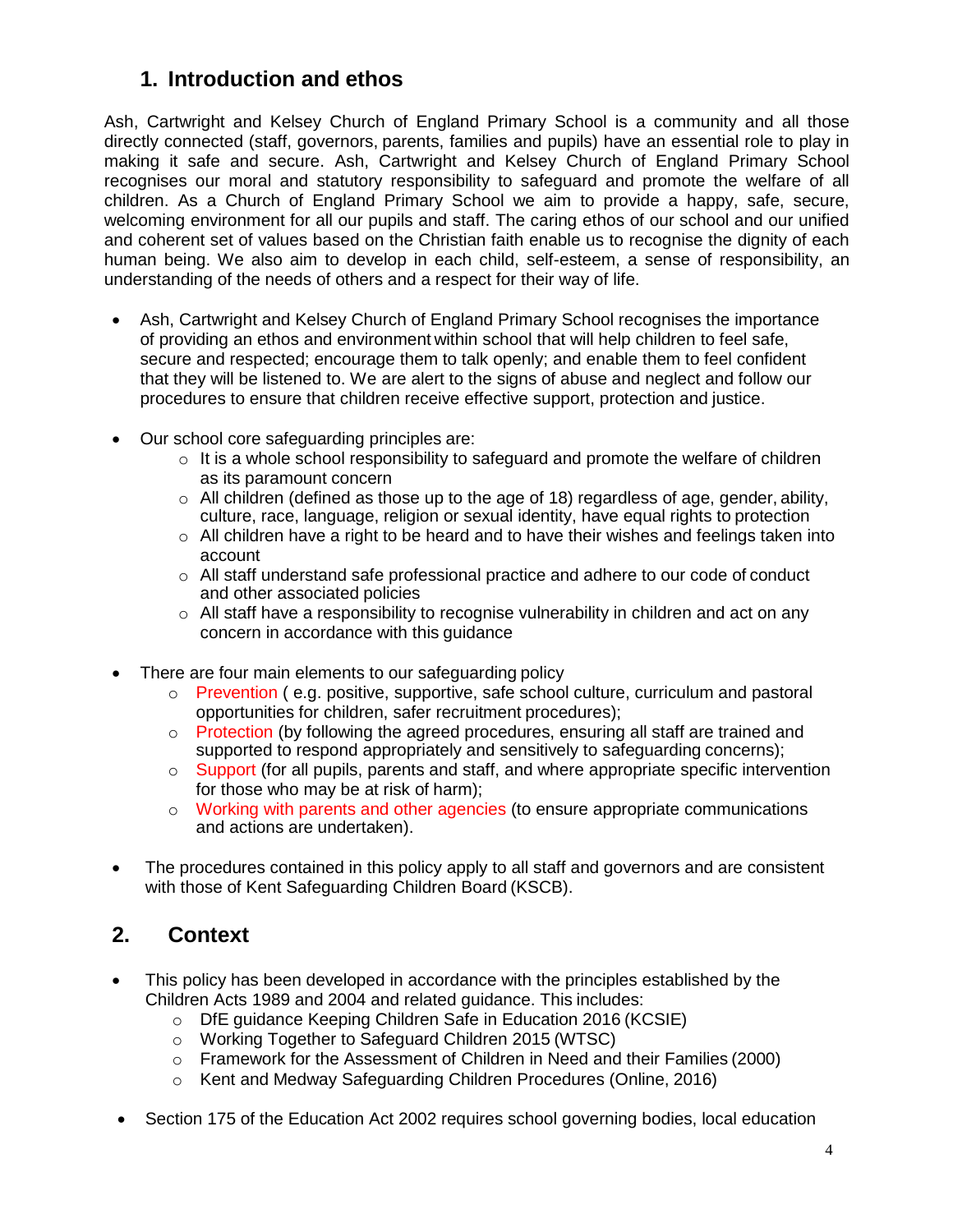authorities and further education institutions to make arrangements to safeguard and promote the welfare of all children who are pupils at a school, or who are students under 18 years of age. Such arrangements will have to have regard to any guidance issued by the Secretary of State.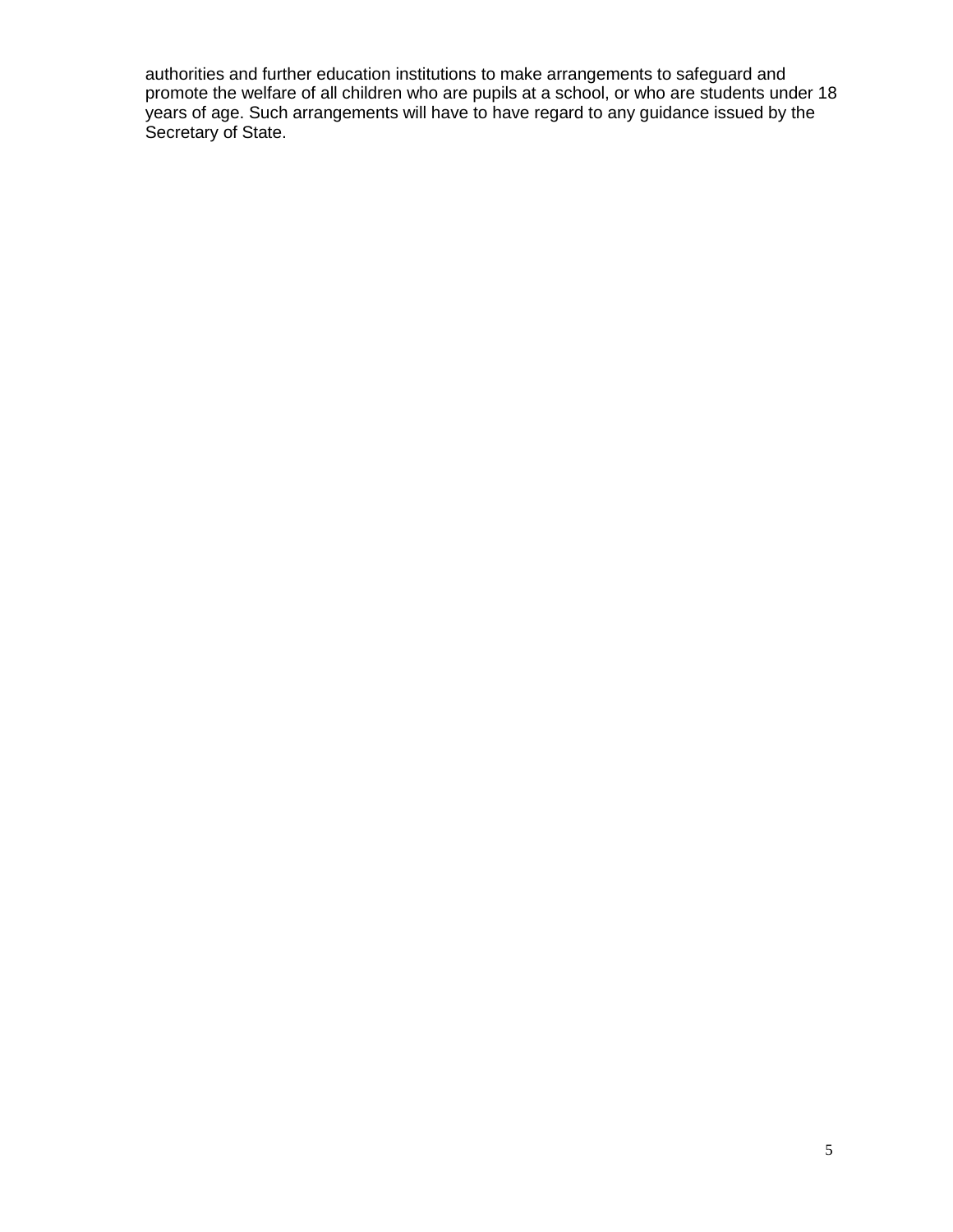## **3. Definition of safeguarding**

- "Safeguarding is not just about protecting children from deliberate harm. It includes a wide range of issues relating to pupil's welfare, health and safety." (Inspecting safeguarding in early years, education and skills, Ofsted, September 2016)
- All safeguarding policies will be reviewed on an annual (minimum) basis by the Governing Body which has responsibility for oversight of school safeguarding and child protection systems. The Designated Safeguarding Lead / Head Teacher will ensure regular reporting on safeguarding activity and systems in school to the Governing Body. The Governing Body will not receive details of individual pupil situations or identifying features of families as part of their oversight responsibility.
- The school acknowledges that this policy will incorporate a range of safeguarding issues including (but not limited to):
	- o Bullying (including cyberbullying)
	- o Children missing education
	- o Child missing from home or care
	- o Child Sexual Exploitation (CSE)
	- o Domestic violence
	- o Drugs and alcohol
	- o Fabricated or induced illness
	- o Gangs and youth violence
	- o Hate
	- o Honour based violence, including Female Genital Mutilation (FGM)
	- o Mental health
	- o Online Safety
	- o Prevent (Radicalisation and extremism)
	- o Private fostering
	- o Relationship abuse and gender-based violence
	- o Youth Produced Sexual Imagery or "Sexting"
	- o Trafficking

(Also see Annex A within 'Keeping children safe in education' 2016 and appendix 3)

 Every member of staff at Ash, Cartwright and Kelsey recognises that children experiencing specific safeguarding issues identified above are no different to safeguarding against any other vulnerability or concern and will be approached and responded to in the same way as protecting children from any other risks.

## **4. Related safeguarding policies**

- We are aware that safeguarding is fundamental to the welfare of all children in our care. This policy is therefore one of a series in the school's integrated safeguarding portfolio and should be read in conjunction with the policies as listed below. (to be read and followed alongside this document)
	- o Behaviour Management, linked to the Use of Physical Intervention
	- o Searching, screening and confiscation
	- o Online Safety and Social Media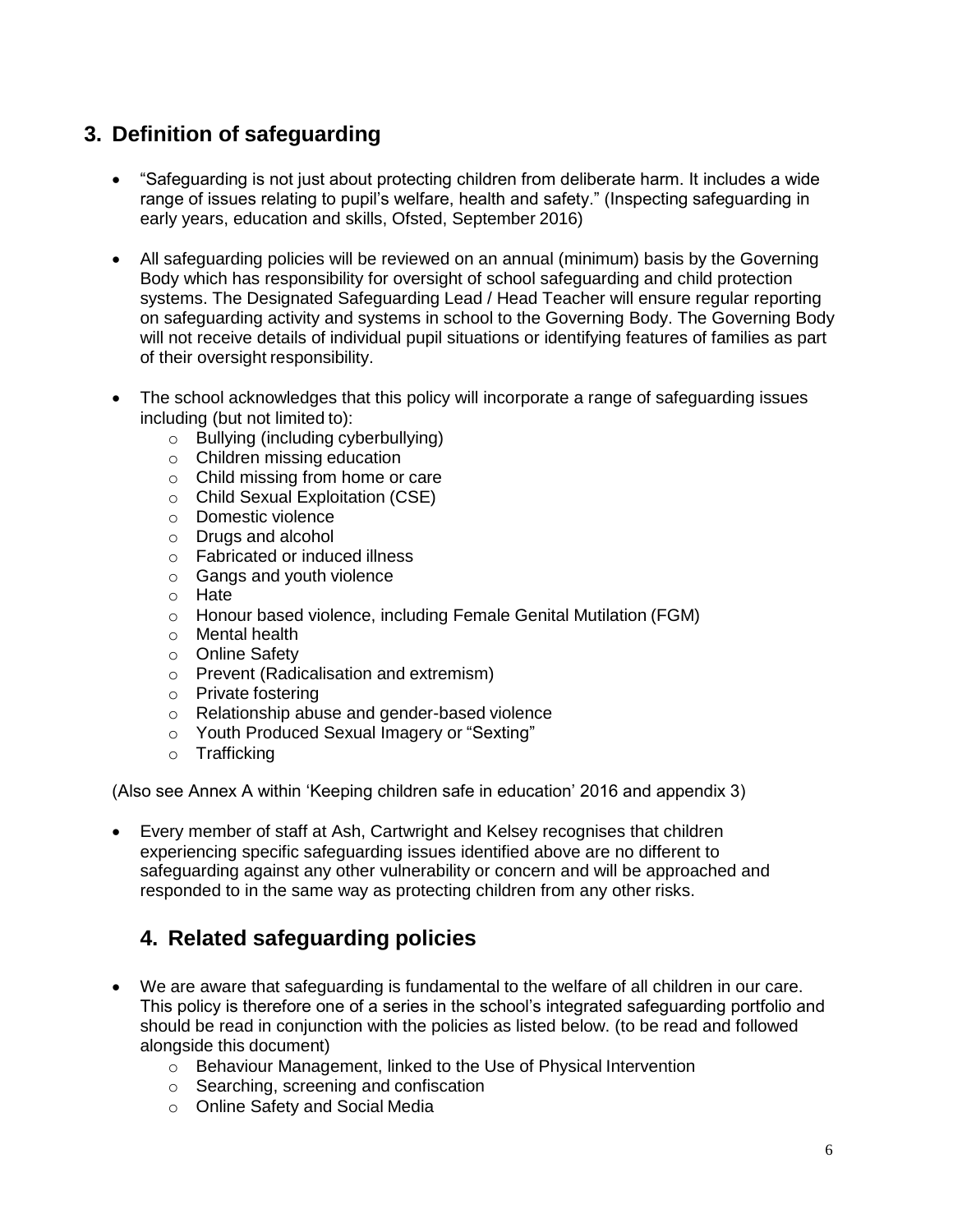- o Anti-Bullying
- o Data Protection and Information Sharing
- o Image Use
- o Drugs
- o Sex Education
- o Personal and Intimate Care
- o Health and Safety
- o Attendance (Children Missing Education)
- o Risk Assessments (e.g. school trips, use of technology)
- o First Aid and Accidents
- o Managing Allegations Against Staff
- $\circ$  Code of Conduct for Staff (including Acceptable Use of Technology/AUP)
- o Safer Recruitment
- o Whistle-Blowing

#### **Supporting Guidance (to be read and followed alongside this document)**

- o Teachers Standards 2012
- $\circ$  "Safeguarding Disabled Children Practice Guidance" DOH, 2009
- $\circ$  "Guidance for Safer Working Practice for Adults who Work with Children and Young People in Education Settings" - Safer Recruitment Consortium, October 2015
- $\circ$  " What to do if you are worried a child is being abused" DfE, March 2015
- $\circ$  KSCB document: "Safe Practice with Technology Guidance for Adults who Work with Children and Young People"
- $\circ$  KCC Safeguarding Children and Child Protection "Induction Leaflet Guidelines for School Staff"
- o KCC Guidelines for "Safeguarding Record Keeping in Schools"
- o KCC Advice notes "Dealing with Disclosures in School"
- o Early Years Foundation Stage 2014 Welfare Requirements
- **These documents can be found in the school office and on the school intranet**
- **Some are also available to access via the school website** www.ashckschool.org

### **5. Key responsibilities**

- Everyone who comes into contact with children and their families has a role to play in safeguarding children. Schools and colleges form part of the wider safeguarding system for children.
- The governing body, proprietor and management committees (*as appropriate*) have read and will follow KCSIE 2016. Further information regarding the key strategic responsibilities of the governing body and Headteacher are identified in appendix 1.
- The school has a nominated governor for safeguarding named on the front of this document. The nominated governor will take the lead role in ensuring that the school has an effective policy which interlinks with other related policies; that locally agreed procedures are in place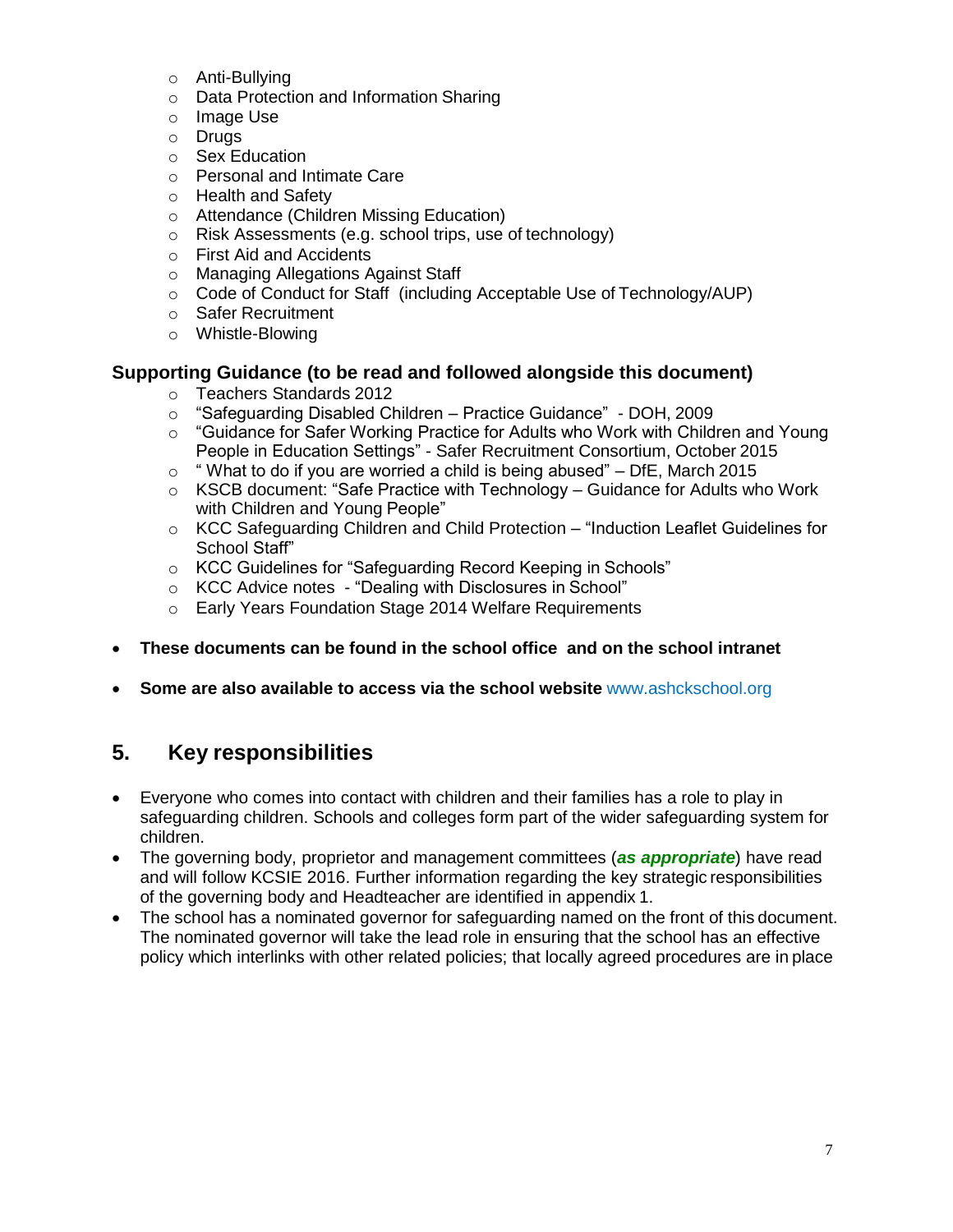and being followed; and that the policy and structures supporting safeguarding children are reviewed at least annually.

• The Governing Body, Headteacher and Leadership Team will ensure that the DSL(s) is properly supported in this role at a time and resource level.

#### **5.1 Designated Safeguarding Lead (DSL)**

- The school has appointed a member of the leadership team, Donna Battersea, Head teacher as the Designated Safeguarding Lead (DSL). The DSL has the overall responsibility for the day to day oversight of safeguarding and child protection systems in school.
- The DSL will undergo appropriate and specific training to provide them with the knowledge and skills required to carry out their role. This training will be approved by and meet the standards as required by the Kent Safeguarding Children Board. The DSL's training will be updated formally every two years but their knowledge and skills will be updated through a variety of methods including briefing, on line and memos at regular intervals, at least annually, to keep up with any developments relevant to their role.
- The school has appointed additional staff to deputise for the DSL Philip Marsh DHT and Charlotte Collard AHT. Deputy DSLs have attended appropriate training which enables them to fulfil this role. Whilst the activities of the designated safeguarding lead may be delegated to the deputies, the ultimate lead responsibility for safeguarding and child protection remains with the designated safeguarding lead and this responsibility will not be delegated.

#### **It is the role of the DSL to:**

- $\circ$  Act as the central contact point for all staff to discuss any safeguarding concerns
- $\circ$  Maintain a confidential recording system for safeguarding and child protection concerns
- o Coordinate safeguarding action for individual children
- $\circ$  Liaise with other agencies and professionals in line with Working together to safeguard children
- o Ensure that locally established procedures are followed and making referrals to other agencies, including Early Help and Specialist Children's Services (SCS) as necessary
- $\circ$  Represent, or ensure the school is appropriately represented at inter-agency safeguarding meetings (including Child Protection conferences)
- o Manage and monitor the school's part in Early Help / Child in Need / Child Protection plans
- $\circ$  Be available during term time (during school hours) for staff in the school to discuss any safeguarding concerns
- o Ensure all staff access appropriate safeguarding training and relevant updates in line with the recommendations within KCSIE (2016)
- Further details about the role of the DSL can be found in 'Keeping Children Safe in Education' 2016, part two.

#### **5.2 Members of staff**

- **All members of staff have a responsibility to:**
	- o provide a safe environment in which children can learn
	- $\circ$  ensure all children are able to develop appropriate strategies to recognise and respond to risk and build resilience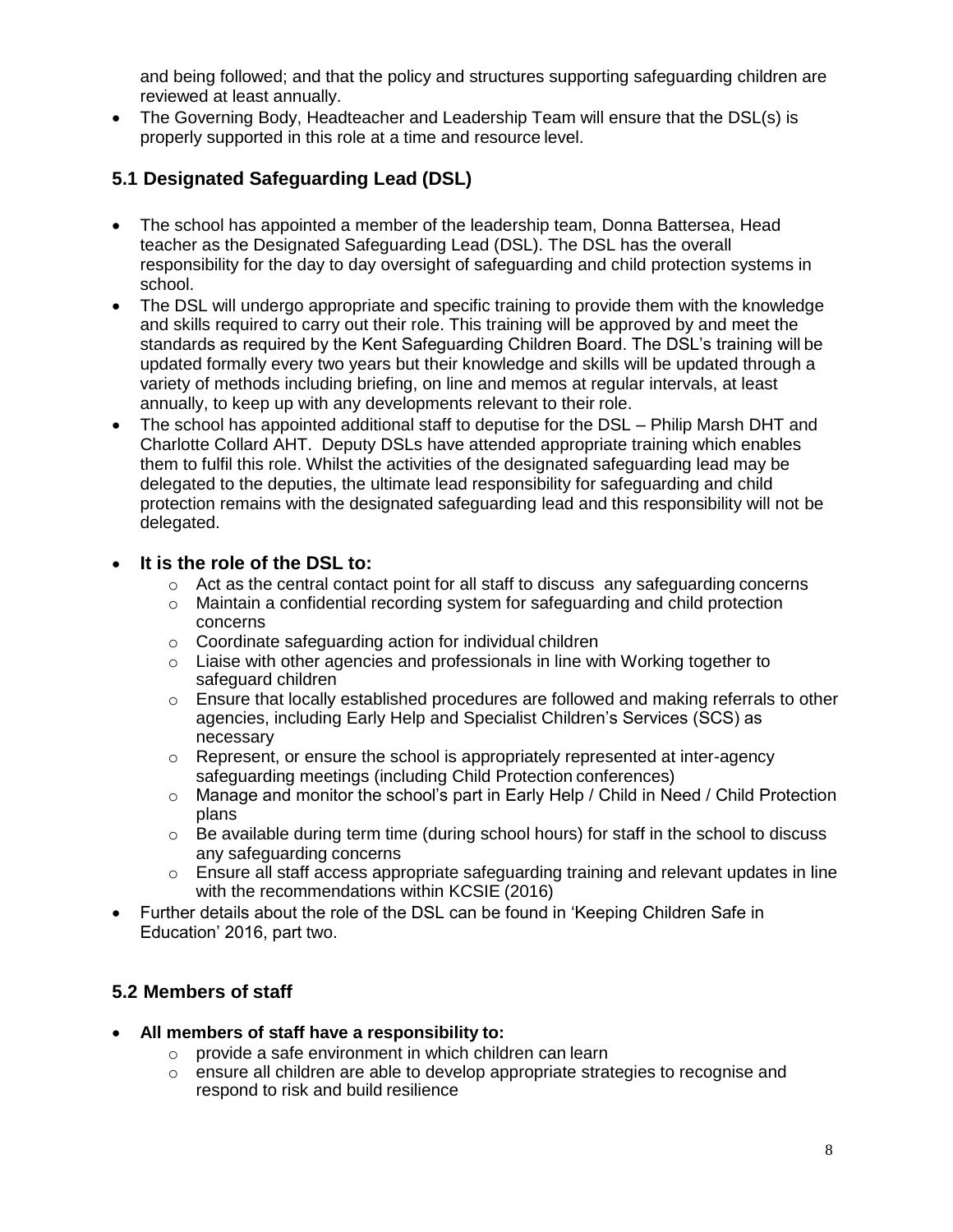- $\circ$  identify and recognise children who may be in need of extra help, who are suffering, or are likely to suffer significant harm
- o provide help for children, where appropriate and reasonable
- $\circ$  take appropriate action to prevent safeguarding concerns escalating and work with other services as needed
- $\circ$  safeguard children's wellbeing and maintain public trust in the teaching profession as part of their professional duties
- $\circ$  maintain an attitude of 'it could happen here' where safeguarding is concerned and to always act in the best interests of the child
- $\circ$  respond to and refer any concerns about children or other members of the community in accordance with this policy
- o Contribute towards, read and adhering to the school policies
- All members of staff at Ash, Cartwright and Kelsey know what to do if a child tells them he/she is being abused or neglected. Members of staff know to maintain an appropriate level of confidentiality whilst at the same time liaising with relevant professionals such as the DSL and other agencies as appropriate. Members of staff know they must never promise a child that they will not tell anyone about a concern or allegation as this may ultimately not be in the best interests of the child. See appendix 4 for advice for staff on responding to safeguarding concerns.
- **The welfare and safety of children are the responsibility of all staff in school and ANY concern for a pupil's welfare MUST always be reported to the Designated Safeguarding Lead(s).**

#### **5.3 Children and young people**

- **Children and young people (pupils) have a responsibility to:**
	- o Contribute to the development of school safeguarding policies
	- $\circ$  Read and adhere to (at a level appropriate to their age and ability) the schools safeguarding policies and procedures
	- o Seek help from a trusted adult if things go wrong, and support others that may be experiencing safeguarding concerns
	- $\circ$  Develop and take responsibility (at a level that is appropriate to their individual age, ability and vulnerabilities) for keeping themselves and others safe, including online

#### **5.4 Parents and Carers**

- **Parents/carers have a responsibility to:**
	- $\circ$  Read the relevant school/policies and procures, encouraging their children to adhere to them, and adhering to them themselves where appropriate
	- o Discuss safeguarding issues with their children, support the school in their safeguarding approaches, and reinforce appropriate safe behaviours at home
	- $\circ$  Identify changes in behaviour which could indicate that their child is at risk of harm online
	- $\circ$  Seek help and support from the school, or other appropriate agencies, if they or their child encounters any safeguarding concern
	- $\circ$  Contribute to the development of the schools safeguarding policies
- A statement in the school prospectus and website will inform parents and carers about our school's duties and responsibilities under child protection and safeguarding procedures.
- Parents can obtain a copy of the school Safeguarding Policy and other related policies on request and can view them via the school website [www.ashckschool.org](http://www.ashckschool.org/)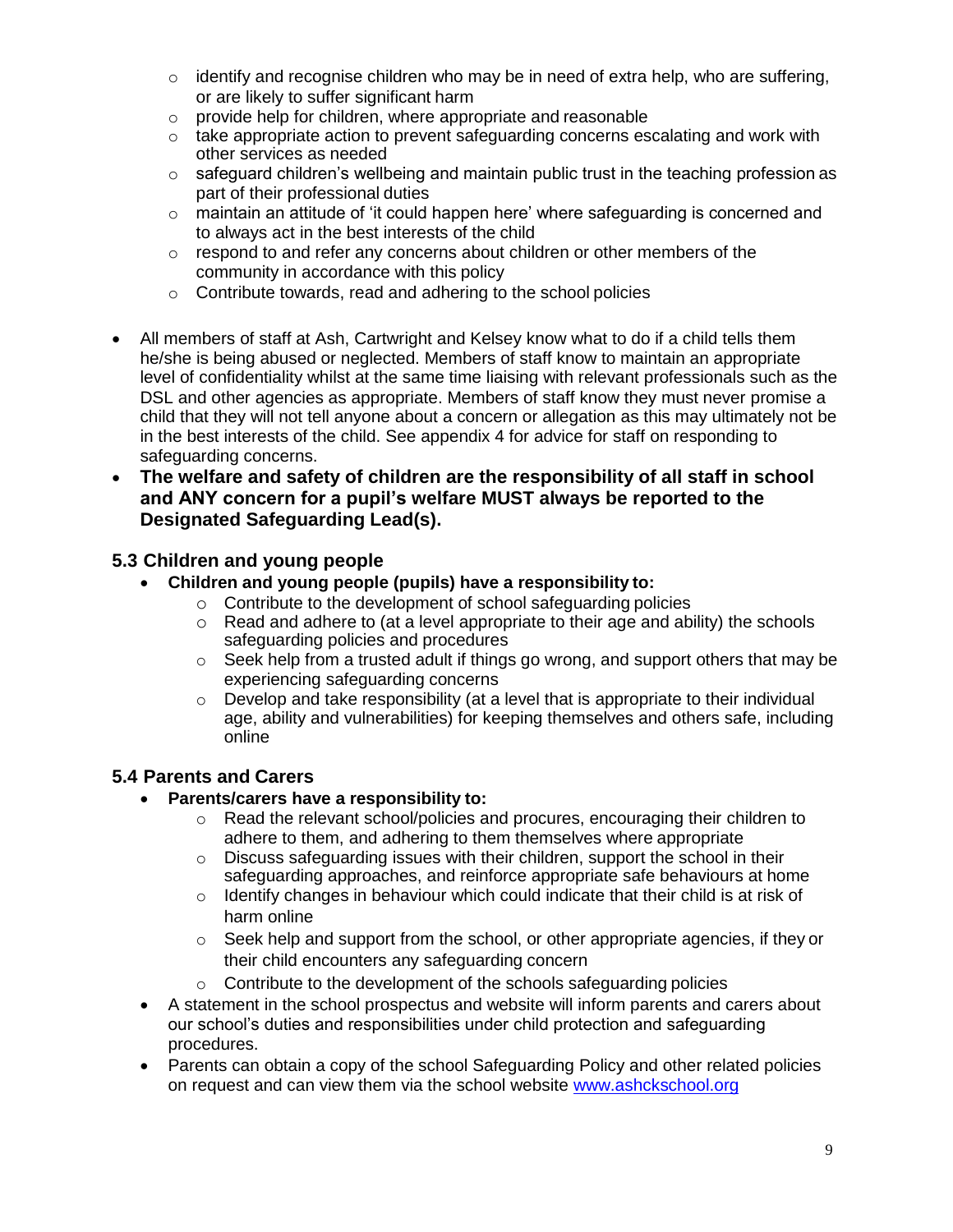## **6. Local support**

- All members of staff in Ash, Cartwright and Kelsey are made aware of local support available
	- o **Contact details for Area Safeguarding Adviser (Education Safeguarding Team)**
		- **Peter Lewer, Area (South Kent) Safeguarding Adviser,** peter.lewer@kent.gov.uk Office: 03000 415648, Mobile: 07917 602413
		- **-** Lin Storton Safeguarding Admin Support P/T **Office:** 03000 415648 [linda.storton@kent.gov.uk](mailto:linda.storton@kent.gov.uk)

#### o **Contact details for Online Safety (Education Safeguarding Team)**

- Rebecca Avery, Education Safeguarding Adviser (Online Protection):
- Ashley Assiter, e-Safety Development Officer
- 03000 415797
- **EXECUTE:** [esafetyofficer@kent.gov.uk \(](mailto:esafetyofficer@kent.gov.uk)non-urgent issues only)

#### o **Contact details for the LADO**

- **Telephone: 03000 410888**
- **Email: [kentchildrenslado@kent.gov.uk](mailto:kentchildrenslado@kent.gov.uk)**

#### o **Childrens Specialist Services**

- Central Duty Team: 03000 411111
- Out of Hours Number: 03000 419191

#### o **Early Help and Preventative Services**

- [earlyhelp@kent.gov.uk](mailto:earlyhelp@kent.gov.uk)
- $-03000419222$
- o **Kent Police**
	- **101** (or 999 if there is an immediate risk of harm)

#### o **Kent Safeguarding Children Board (KSCB)**

- [kscb@kent.gov.uk](mailto:kscb@kent.gov.uk)
- $\overline{03000421126}$

### **7. Recognition and categories of abuse**

- All staff in school should be aware of the definitions and signs and symptoms of abuse. There are four categories of abuse:
	- o Physical abuse
	- o Sexual abuse
	- o Emotional abuse
	- o Neglect
- The most up to date definitions and possible indicators and signs of abuse are found in Appendix 2. Staff should also refer to Part 1 and Annex A within 'Keeping children safe in education' 2016 (see appendix 5) and 'What to do if you are worried a child is being abused' 2015.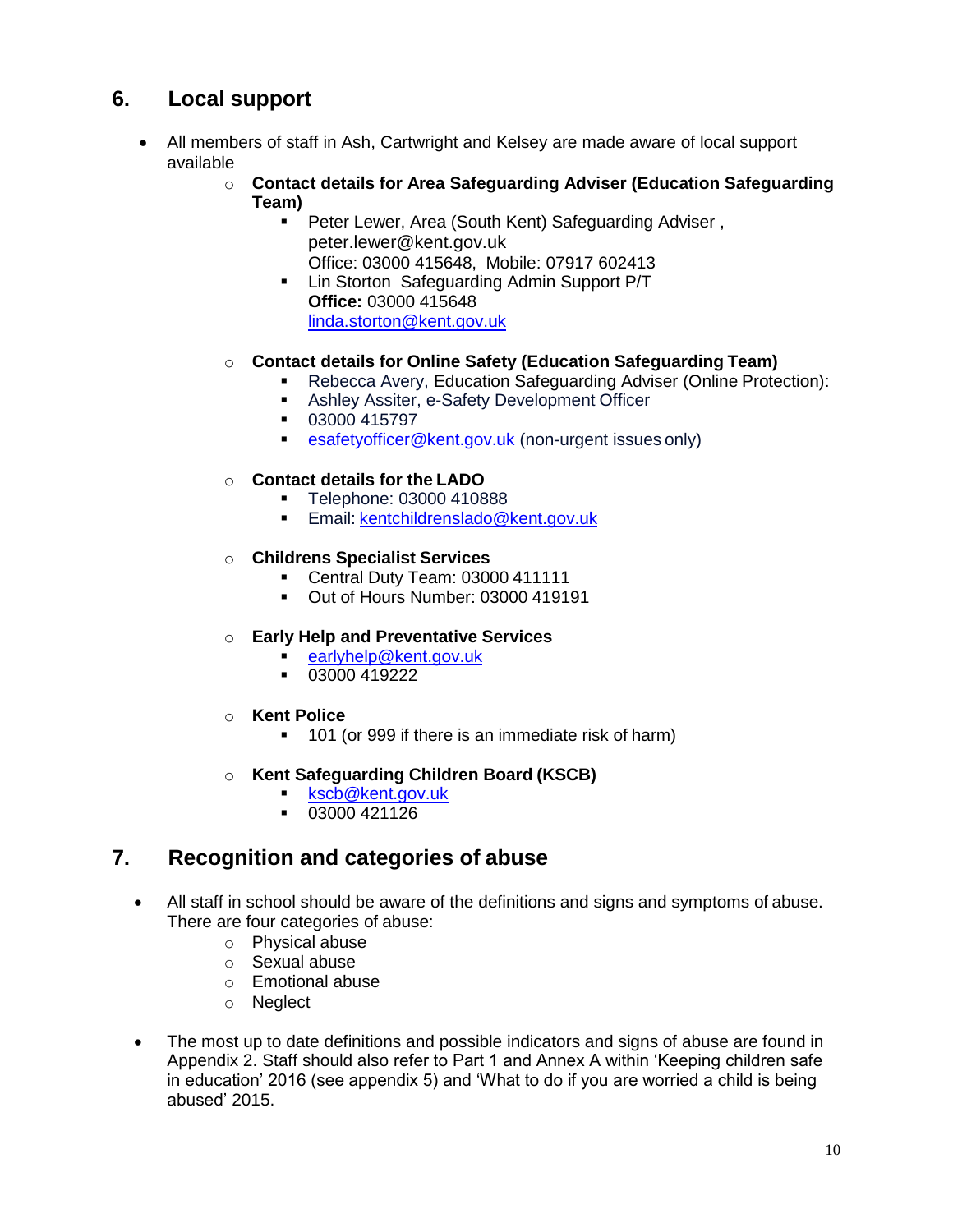- Members of staff are made aware that that child welfare concerns may arise in many different contexts, and can vary greatly in terms of their nature and seriousness. Children may be abused in a family or in an institutional or community setting, by those known to them or by a stranger. They may be abused by an adult or adults, or another child or children. Children may be abused via the internet by their peers, family members or by unknown and in some cases unidentifiable individuals. In the case of honour based violence, including forced marriage and female genital mutilation, children may be taken out of the country to be abused. An abused child will often experience more than one type of abuse, as well as other difficulties in their lives.
- Abuse and neglect can happen over a period of time, but can also be a one-off event. Child abuse and neglect can have major long-term impacts on all aspects of a child's health, development and well-being.
- The warning signs and symptoms of child abuse and neglect can vary from child to child. Children also develop and mature at different rates so what appears to be worrying for a younger child might be normal behaviour for an older child. Parental behaviours may also indicate child abuse or neglect, so staff should also be alert to parent-child interactions which are concerning and other parental behaviours. This could include parents who are under the influence of drugs or alcohol or if there is a sudden change in their mental health.
- By understanding the warning signs, we can respond to problems as early as possible and provide the right support and services for the child and their family. It is important to recognise that a warning sign doesn't automatically mean a child is being abused.

### **8. Staff induction, awareness and training**

- All members of staff have been provided with a copy of part one of the "*Keeping Children Safe in Education"* (2016) which covers Safeguarding information. School leaders will read the entire document. School leaders and all members of staff who work directly with children will access Annex A within Keeping Children Safe in Education 2016. Members of staff have signed to confirm that they have read and understood Part One and Annex A and this is kept in the school's safeguarding file.
- The DSL will ensure that all new staff and volunteers are appropriately inducted as regards the school's internal safeguarding procedures and communication lines. A summary information sheet is available to be given to staff and volunteers to support this process. All volunteers sign a code of conduct.
- **[www.kelsi.org.uk/support-for-children-and-young-people/child-protection-and](http://www.kelsi.org.uk/support-for-children-and-young-people/child-protection-and-safeguarding)[safeguarding](http://www.kelsi.org.uk/support-for-children-and-young-people/child-protection-and-safeguarding)**
- All staff members will receive appropriate safeguarding and child protection training (organised by the DSL) which will enable them to:
	- o **Recognise** potential safeguarding and child protection concerns involving pupils and adults (colleagues, other professionals and parents/carers)
	- o **Respond** appropriately to safeguarding issues and take action in line with this policy
	- o **Record** concerns in line with the school policies
	- o **Refer** concerns to the DSL and be able to seek support external to the school if required
- Staff will receive appropriate training to ensure they are aware of a range of safeguarding issues (see definition of safeguarding) and are aware that behaviours linked to the likes of drug taking, alcohol abuse, truanting and peer on peer abuse such as bullying and sexting can put children in danger. The staff training will also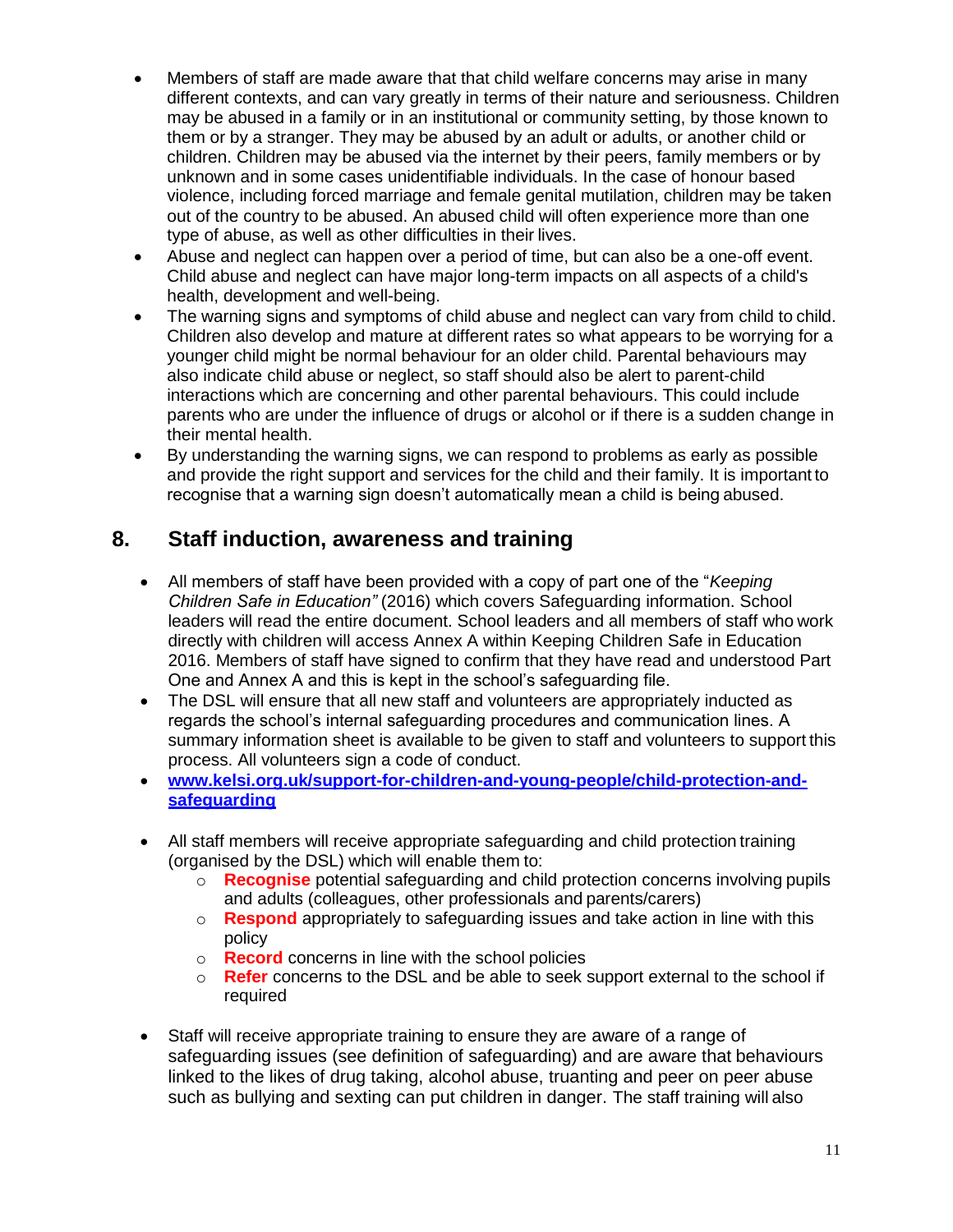include school responsibilities, the school child protection procedures, online safety, safe working practice and external reporting mechanisms.

- All staff members will receive regular safeguarding and child protection updates in weekly briefing, as required, but at least annually, to provide them with relevant skills and knowledge to safeguard children effectively.
- All members of staff will be made aware of the schools expectations regarding safe and professional practice via the staff behaviour policy (or code of conduct) and Acceptable Use Policy (AUP) which is provided and discussed as part of the induction process.
- The school recognises the expertise which members of staff build by undertaking safeguarding training and managing safeguarding concerns on a daily basis. Opportunity is therefore provided for all staff to contribute to and shape safeguarding arrangements and the safeguarding whe policies are reviewed
- The DSL and Head Teacher will provide an annual report to the Governing Body detailing safeguarding training undertaken by all staff and will maintain up to date registers of who has been trained.
- Although the school has a nominated lead for the governing body (Rita Smith), all members of the governing body will access appropriate safeguarding training which covers their specific strategic responsibilities on a regular basis.

## **9. Safe working practice**

- All members of staff are required to work within clear guidelines on Safe Working Practice / the school's Code of Conduct.
- Children may make allegations against staff in situations where they feel vulnerable or where they perceive there to be a possible risk to their welfare. As such, all staff should take care not to place themselves in a vulnerable position regarding child protection or potential allegations. For example, it is always advisable for interviews or work with individual children or parents to be conducted in view of other adults.
- Physical intervention should only be used when the child is endangering him/herself or others and such events should be recorded and signed by a witness. Staff should be aware of the school's **Behaviour Management and Physical Intervention Policies***,*  and any physical interventions must be in line with agreed policy and procedure in which appropriate training should be provided.
- Full advice and guidance can be found in **Guidance for Safer Working Practice for Adults who Work with Children and Young People in Education Settings** (2015) which can be found in the staff room, in the safeguarding file and on the intranet.
- Staff should be particularly aware of the professional risks associated with the use of social media and electronic communication (email, mobile phones, texting, social network sites etc.) and should familiarise themselves with advice and professional expectations outlined in **Guidance for Safer Working Practice for Adults who Work with Children and Young People in Education Settings**, the school's **Online Safety Policy** and **Acceptable Use Policy** and **Safe Practice with Technology – Guidance for Adults who Work with Children and Young People**

## **10. Staff supervision and support**

 Any member of staff affected by issues arising from concerns for children's welfare or safety can seek support from the DSL.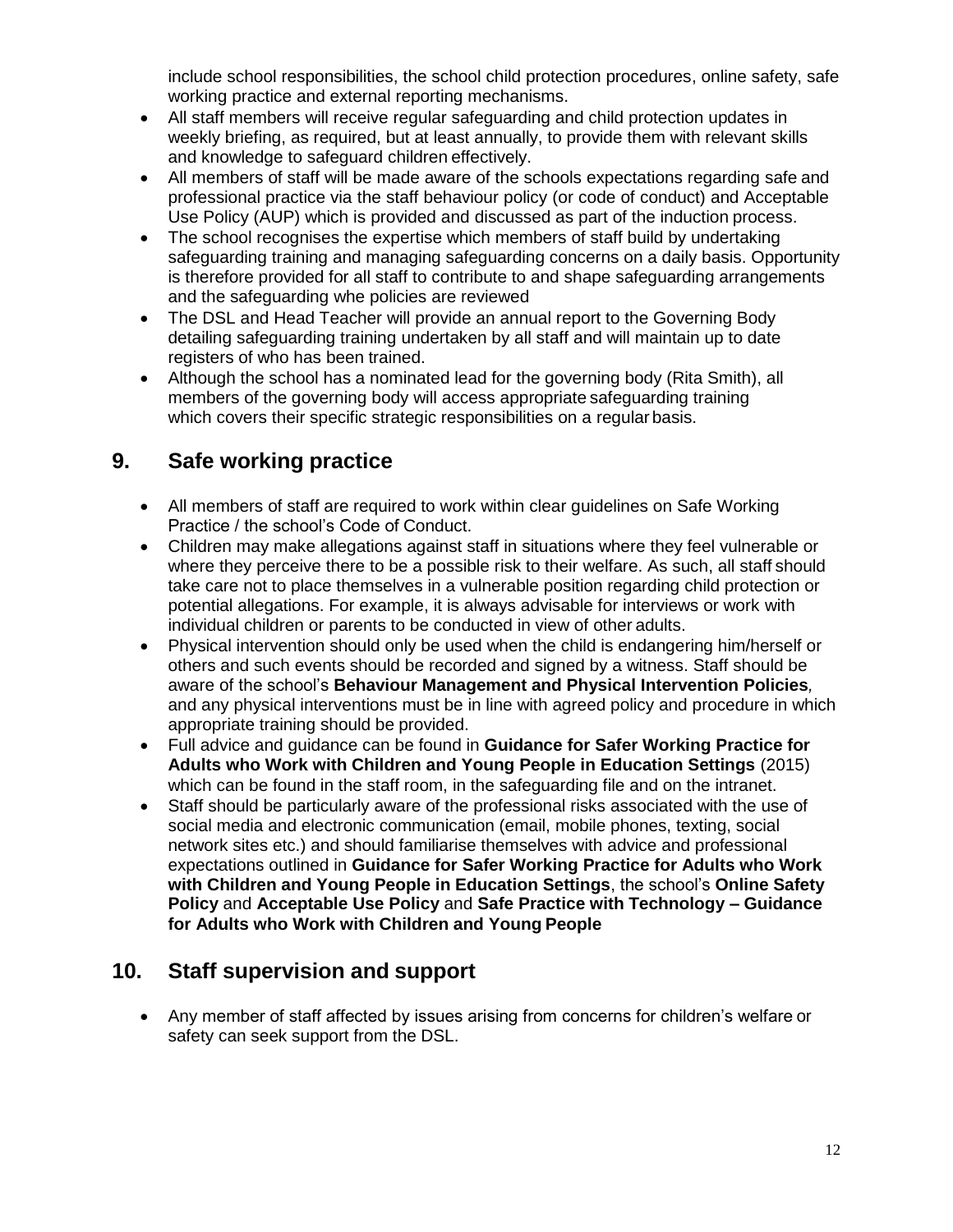- All new staff including newly qualified teachers and support staff will receive induction training and have a mentor or co-ordinator with whom they can discuss concerns including safeguarding concerns.
- The induction process will include familiarisation with child protection responsibilities and procedures to be followed if staff have any concerns about a child's safety or welfare.
- The school will provide appropriate supervision and support for all members of staff to ensure that:
	- $\circ$  All staff are competent to carry out their responsibilities for safeguarding and promoting the welfare of children
	- $\circ$  Staff are able to creating an environment where members of staff feel able to raise concerns and feel supported in their safeguarding role
	- $\circ$  All staff have regular reviews of their own practice to ensure they improve over time.
- The DSL will also put staff in touch with outside agencies for professional support if they so wish. Staff can also approach organisations such as their Union, the Education Support Partnership or other similar organisations directly. Further information about a range of supporting organisations can be found in appendix 5.
- The school will ensure that members of staff who are working within the foundation stage are provided with appropriate supervision in accordance with the statutory requirements of Early Years Foundation Stage 2014.

#### **11. Safer recruitment**

- Ash, Cartwright and Kelsey Church of England Primary School is committed to ensure that all steps are taken to recruit staff and volunteers who are safe to work with our pupils/students and have their welfare and protection as the highest priority. The Governing Body and Leadership Team are responsible for ensuring that the school follows safe recruitment processes outlined within guidance, including accurate maintenance of the Single Central Record (SCR); and an application, vetting and recruitment process which places safeguarding at its centre, regardless of employee or voluntary role.
- The Governing Body will ensure that the Head Teacher, other senior staff responsible for recruitment and one member of the Governing Body complete accredited Safer Recruitment Training in line with government requirements.
- We are also committed to supporting the statutory guidance from the Department for Education on the application of the Childcare (Disqualification) Regulations 2009 and related obligations under the Childcare Act 2006 in schools. Schools and local authorities must have regard to it when carrying out their duties to safeguard and promote the welfare of children under section 175, of the Education Act 2002, paragraph 7(b) of Schedule 1 to the Education (Independent School Standards) Regulations 2014 and paragraph 3 of the Schedule to the Education (Non-Maintained Special Schools)(England) Regulations 2011.

[www.gov.uk/government/uploads/system/uploads/attachment\\_data/file/414345/disqual\\_stat](http://www.gov.uk/government/uploads/system/uploads/attachment_data/file/414345/disqual_stat-guidance_Feb_15__3_.pdf)[guidance\\_Feb\\_15 3\\_.pdf](http://www.gov.uk/government/uploads/system/uploads/attachment_data/file/414345/disqual_stat-guidance_Feb_15__3_.pdf)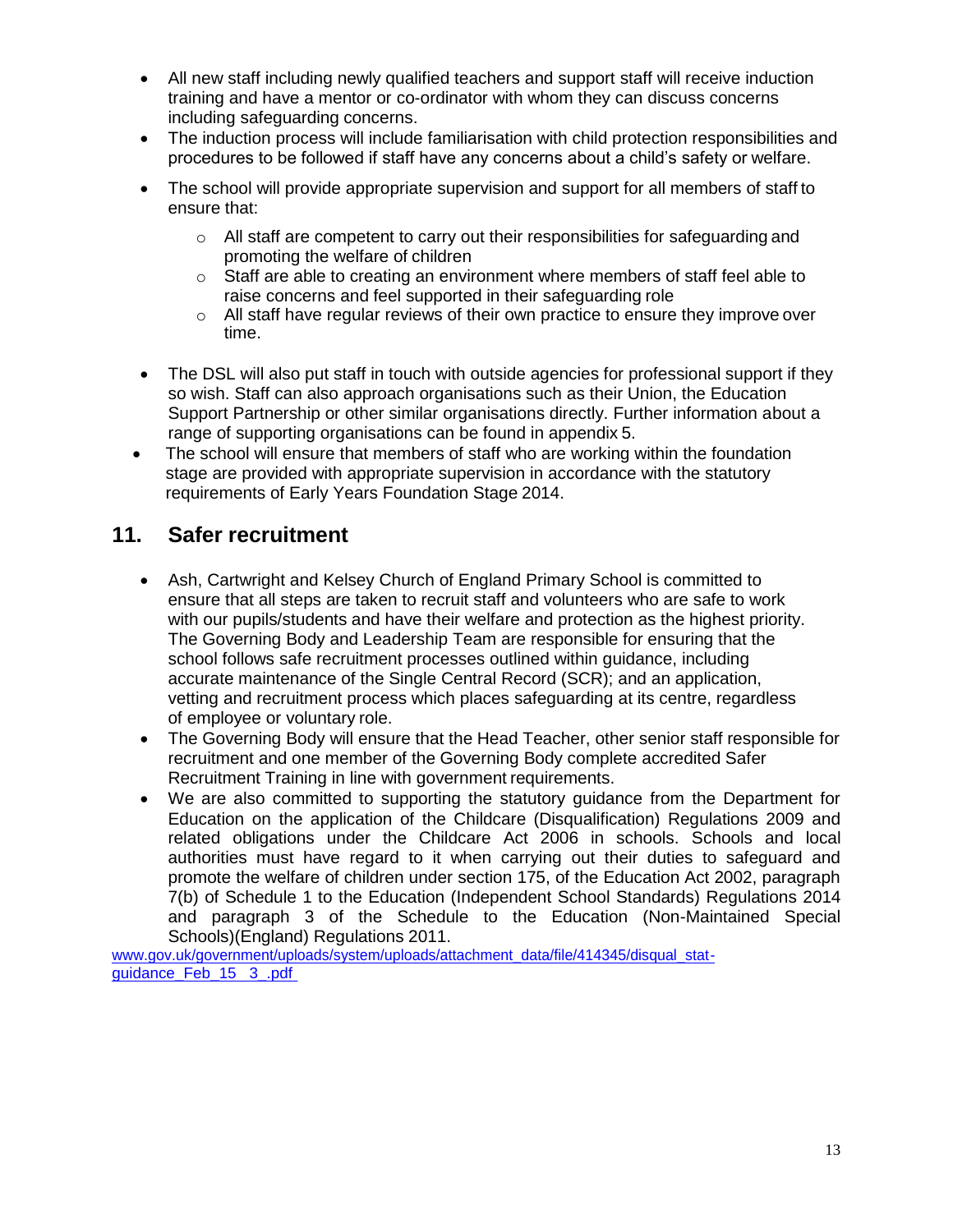## **12. Safeguarding and child protection procedures**

- Ash, Cartwright and Kelsey Primary School adheres to the KSCB Safeguarding Children Procedures (Online, April 2016). The full KSCB procedures and additional guidance relating to specific safeguarding issues can be found on the KSCB website [www.kscb.org.uk](http://www.kscb.org.uk/)
- Additional guidance for staff includes
	- o **'What to do if you are Worried About a Child Being Abused' (DfE 2015)**
	- o **Information Sharing advice for safeguarding practitioners (2015)**
	- o **Kent and Medway Inter-Agency Threshold Criteria for Children in Need**
	- o **The Assessment Framework for Children in Need and their Families (2000)**
	- o These documents can be found in the staff room/office/staff intranet
- 'What to do if you are worried about a child being abused' (DfE 2015) p.12 identifies that there are four key steps for professionals to follow to help identify and respond appropriately to possible abuse and/or neglect.
- All members of staff are expected to be aware of and follow this approach:



- It may not always be appropriate to go through all four stages sequentially and if a child is in immediate danger or is at risk of harm, a referral should be made immediately to children's social care and/or the police.
- **The role of the school in situations where there are child protection concerns is NOT to investigate but to recognise and refer.**
- It is the responsibility of the DSL to receive and collate information regarding individual children, to make immediate and on-going assessments of potential risk and to decide actions necessary (with parents / carers in most cases). This includes the need to make referrals to partner agencies and services.
	- $\circ$  To help with this decision s/he may choose to consult with the Area Education Safeguarding Adviser from the Education Safeguarding Team and/or the Education Safeguarding Adviser (Online Protection) for online safety concerns.
	- o Advice may also be sought from the Early Help Triage Team.
	- $\circ$  Issues discussed during consultations may include the urgency and gravity of the concerns for a child or young person and the extent to which parents/carers are made aware of these.
- All members of staff are made aware of the early help process, and understand their role within it. This includes identifying emerging problems, liaising with the designated safeguarding lead, sharing information with other professionals to support early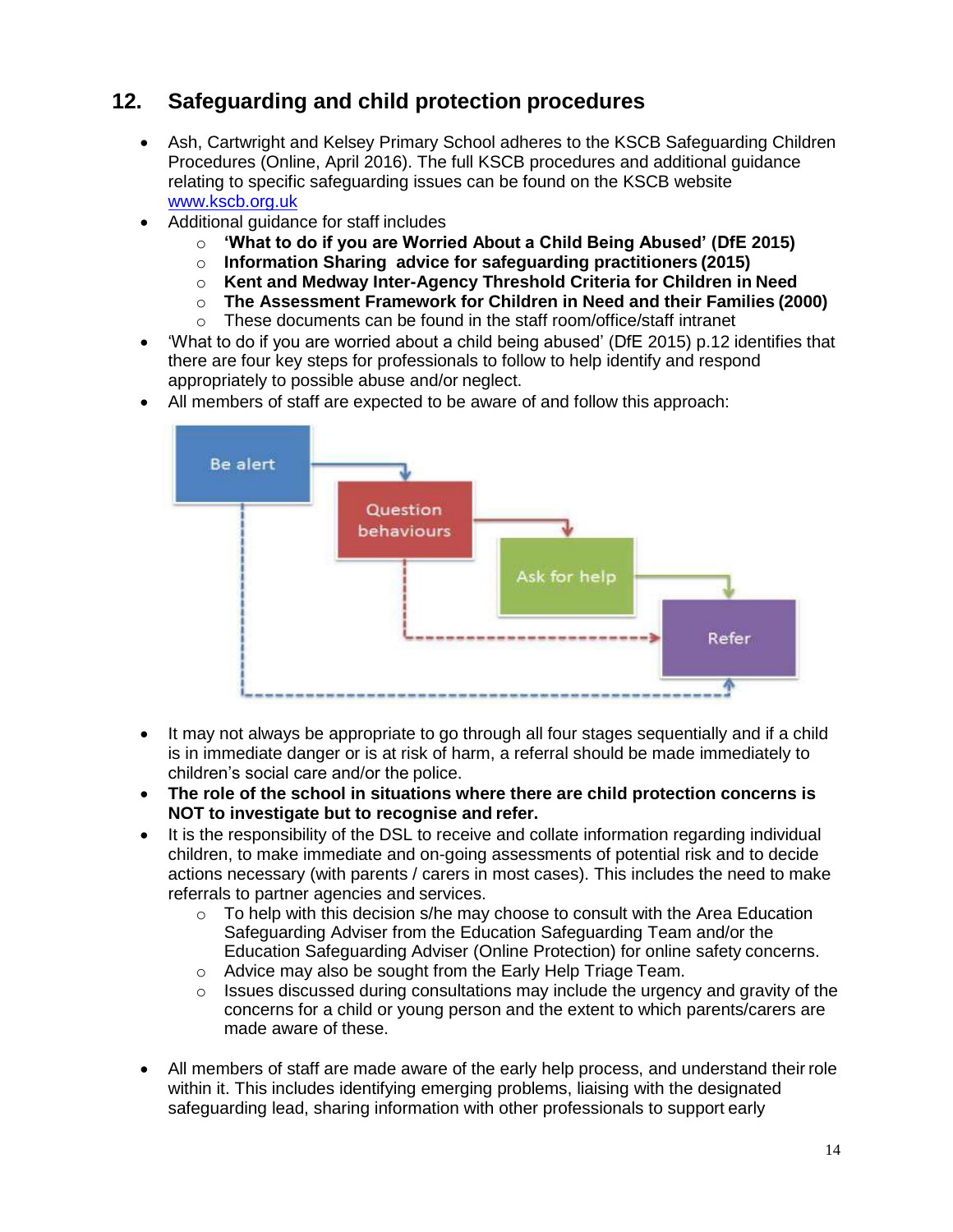identification and assessment and, in some cases, acting as the lead professional in undertaking an early help assessment.

- If early help is assessed to be appropriate then the DSL will support staff members involved with the family in liaising with other agencies and submitting an Early Help Notification Form. The DSL will keep all early help cases under constant review and will give consideration to making a referral to SCS if the situation doesn't appear to be improving for the child.
- New referrals to services will be made using the agreed Kent process i.e. the Early Help Notification form or inter-agency referral form for referrals to SCS. These will be made with reference to the Kent Interagency Threshold Criteria for Children in Need (KSCB). In situations where there are felt to be urgent or grave concerns, a telephone referral will be made prior to the form being completed and sent to the County Duty Team. Concerns for children who are already known to services will be passed to the allocated worker / Team.
- All members of staff are aware of the process for making referrals to SCS for statutory assessments under the Children Act 19895 that may follow a referral, along with the role they might be expected to play in such assessments.
- **In all but the most exceptional circumstances, parents /carers will be made aware of the concerns felt for a child or young person at the earliest possible stage. In the event of a referral to SCS being necessary, parents/carers will be informed and consent to this will be sought unless there is a valid reason not to do so.**
- In the absence of the availability of the DSL to discuss an immediate and urgent concern, staff can seek advice from the Education Safeguards Team 03000 415648 If anyone other than the DSL makes a referral to external services, then they will inform the DSL as soon as possible.
- On occasion, staff may pass information about a child to the DSL, but remain anxious about action subsequently taken. Staff should feel able to clarify with the DSL further progress, so that they can reassure themselves the child is safe and their welfare is being considered.
- If following this process, the staff member remains concerned that appropriate action is not being taken then the member of staff should seek further direct consultation from a member of the Education Safeguards Team who will be able to discuss the concern and provide further advice on appropriate action to be taken.
- If after a referral a child's situation does not appear to be improving then the DSL (or the person that made the referral) will press for reconsideration to ensure that the schools concerns have been addressed and, most importantly, that the child's situation improves. Professional disagreements (escalation) will be responded to in line with the KSCB procedures and DSLs may request support via the Education Safeguarding Team.

## **13. Record keeping**

- Staff will record any welfare concern that they have about a child on the school's safeguarding incident/concern form (with a body map where injuries have been observed) and pass them without delay to the DSL. Records will be completed as soon as possible after the incident/event, using the child's words and will be signed and dated.
- All safeguarding concerns, discussions and decisions made and the reasons for those decisions will be recorded in writing. If members of staff are in any doubt about recording requirements staff then they will discuss their concerns with DSL.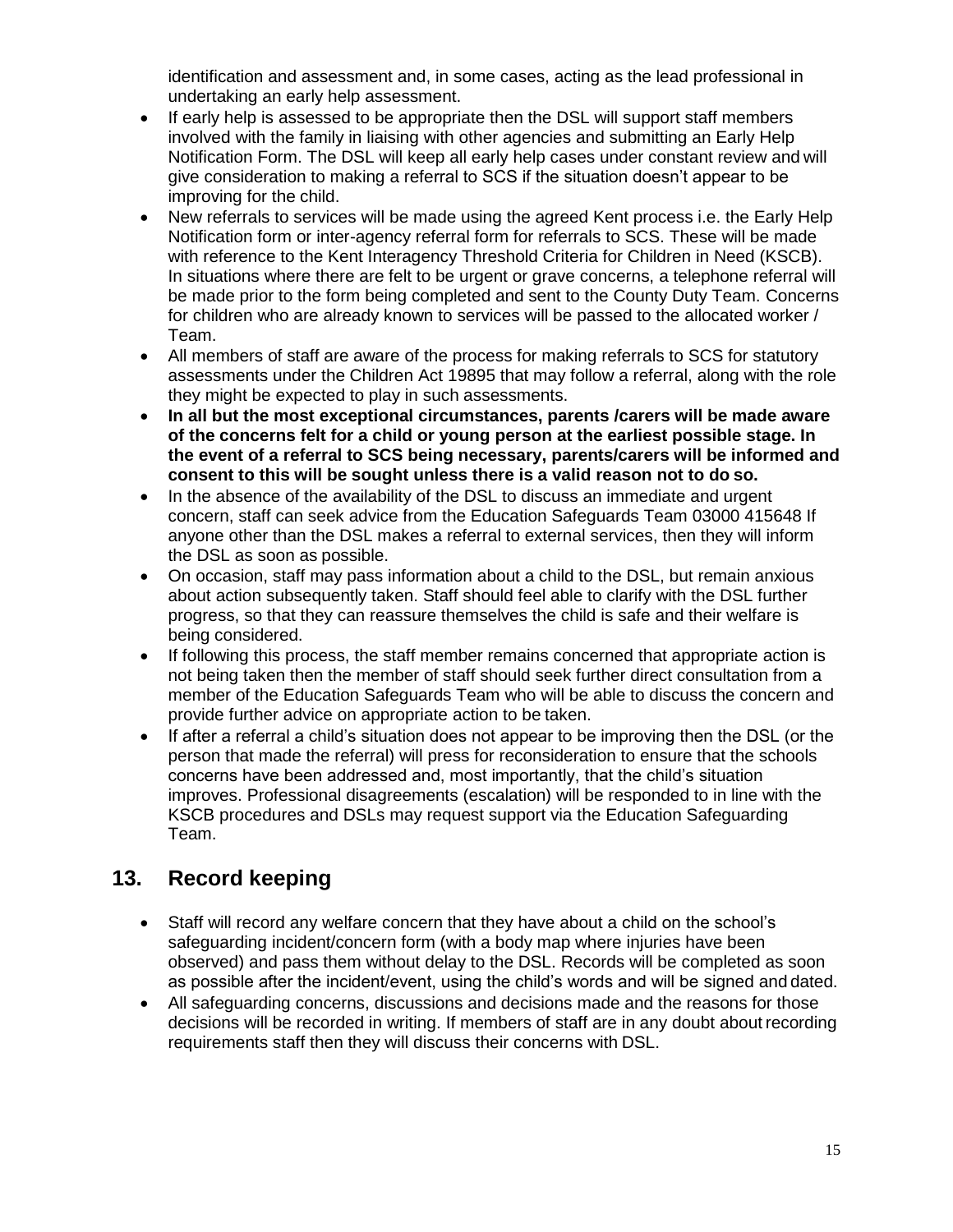- Safeguarding records are kept for individual children and separate from all other records relating to the child in school. They are retained centrally and securely by the DSL and are shared with staff on a 'need to know' basis only.
- The Headteacher will be kept informed of any significant issues by the DSL.
- All safeguarding records will be forwarded in accordance with data protection legislation to a child's subsequent school/setting, under confidential and separate cover to the new DSL or Headteacher and a receipt of delivery will be obtained.
- Detailed guidance on Record Keeping is found in a separate document "Guidelines for Safeguarding Record Keeping in Schools"*.* All Staff **WILL** familiarise themselves with the responsibilities as outlined in this document. [www.kelsi.org.uk/support-for-children-and](http://www.kelsi.org.uk/support-for-children-and-young-people/child-protection-and-safeguarding/safeguarding-policies-and-guidance)[young-people/child-protection-and-safeguarding/safeguarding-policies-and-guidance](http://www.kelsi.org.uk/support-for-children-and-young-people/child-protection-and-safeguarding/safeguarding-policies-and-guidance)

Copies are kept in the staff room and the school office.

#### **14. Working with other agencies**

- Ash, Cartwright and Kelsey Church of England Primary School recognises and is committed to its responsibility to work with other professionals and agencies both to ensure children's needs are met and to protect them from harm. We will endeavour to identify those children and families who may benefit from the intervention and support of external professionals and will seek to enable referrals, in discussion with parents/carers as appropriate.
- Schools are not the investigating agency when there are child protection concerns and the school will therefore pass all relevant cases to the statutory agencies. We will however contribute to the investigation and assessment processes as required, and recognise that a crucial part of this may be in supporting the child while these take place.
- Ash, Cartwright and Kelsey Church of England Primary School recognises the importance of multi-agency working and will ensure that staff are enabled to attend relevant safeguarding meetings, including Child Protection Conferences, Core Groups, Strategy Meetings, Child in Need meetings and Early Help Teams around the Child / Family.
- The School Leadership Team and DSL will work to establish strong and co-operative relationships with relevant professionals in other agencies.

### **15. Confidentiality and information sharing**

- Ash, Cartwright and Kelsey Church of England Primary School recognises that all matters relating to child protection are confidential. The Headteacher or DSL will only disclose information about a pupil to other members of staff on a need to know basis.
- All members of staff must be aware that whilst they have duties to keep any information about children, families and colleagues which have access to as a result of their role confidential, they also have a professional responsibility to share information with other agencies in order to safeguard children. All staff must be aware that they cannot promise a child to keep secrets which might compromise the child's safety or wellbeing. Further advice on responding to disclosures can be found in appendix 4.
- DfE Guidance on Information Sharing (March 2015) provides further detail. Copies are kept in the staff room and the school office.
- If the school is made aware of any safeguarding concerns which they feel need to be shared with the wider community (including other local schools) then advice will be sought from the Education Safeguarding team to ensure that the integrity of any subsequent investigations are maintained and that all members of the community are safeguarded.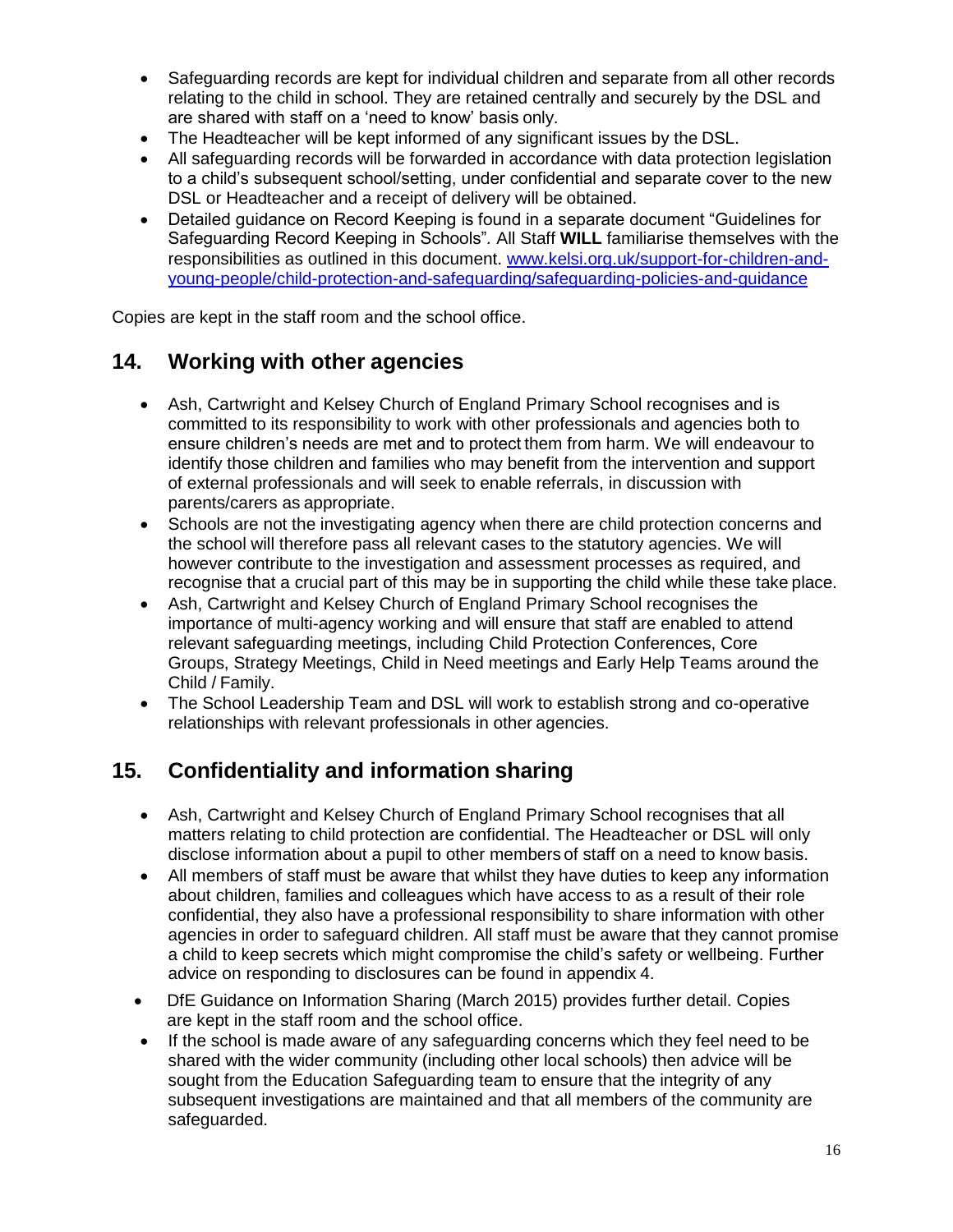## **16. Complaints**

- The school has a **Complaints Procedure** available to parents, pupils/students and members of staff who wish to report concerns. This can be found in the staff room, school office, school website and the intranet
- All reported concerns will be taken seriously and considered within the relevant and appropriate process. Anything that constitutes an allegation against a member of staff or volunteer will be dealt with under the specific **Procedures for Managing Allegations Against Staff policy.** This can be found in the staff room, school office and the intranet

#### **17. Allegations against members of staff and volunteers**

Ash, Cartwright and Kelsey Church of England Primary School recognises that it is possible for staff and volunteers to behave in a way that might cause harm to children and takes seriously any allegation received. Such allegations should be referred immediately to the Head Teacher who will first contact the Local Authority Designated Officer (LADO) to agree further action to be taken in respect of the child and staff member. In the event of allegations of abuse being made against the headteacher then staff are advised that allegations should be reported directly to the LADO.

- All staff and volunteers should feel able to raise concerns about poor or unsafe practice and such concerns will always be taken seriously by the senior leadership team.
- All members of staff are made aware of the school's Whistle-blowing procedure and that it is a disciplinary offence not to report concerns about the conduct of a colleague that could place a child at risk.
- Members of Staff can also access the NSPCC whistleblowing helpline if they do not feel able to raise concerns regarding child protection failures internally. Staff can call: 0800 028 0285 (8:00 AM to 8:00 PM Monday to Friday) or email: [help@nspcc.org.uk](mailto:help@nspcc.org.uk)
- For specific guidance on how to respond to allegations against staff, please refer to the **"Procedures for Managing Allegations Against Staff" and Whistle Blowing Policy**  which can be found in the staff room, office and intranet.

### **When in doubt – consult**

### **18. Allegations against pupils**

- Ash, Cartwright and Kelsey Church of England Primary School recognises that children are capable of abusing their peers. Peer on peer abuse can take many forms, including (but not limited to) bullying, cyberbullying, hazing (initiation type violence), sexualised bullying and violence and sexting. The school is mindful that some potential issues may by be affected by the gender, age, ability and culture of those involved.
- Ash, Cartwright and Kelsey Church of England Primary School believes that abuse is abuse and it will never be tolerated, dismissed or minimised. The school will ensure that appropriate curriculum time is dedicated to enable children to develop an awareness and understanding of abusive behaviour and to ensure that children recognise warning signs and sources of support both within the school and externally (such as Kent Police, ChildLine etc.). Further information can be found in our policies PSHE, RSE, E Safety
- Pupils who have been experienced peer on peer abuse will be supported by:
	- $\circ$  Offering them an immediate opportunity to discuss the experience with a member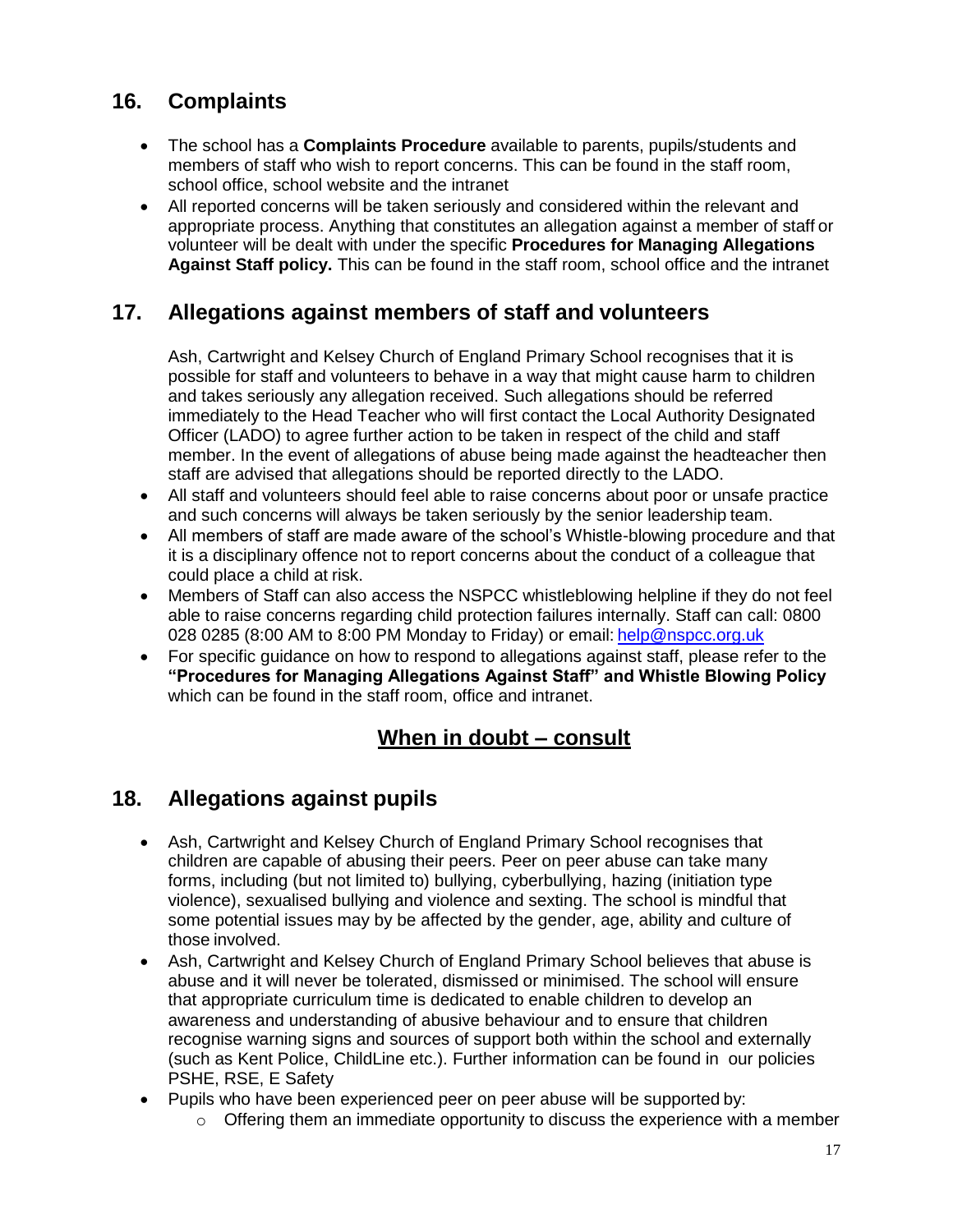of staff of their choice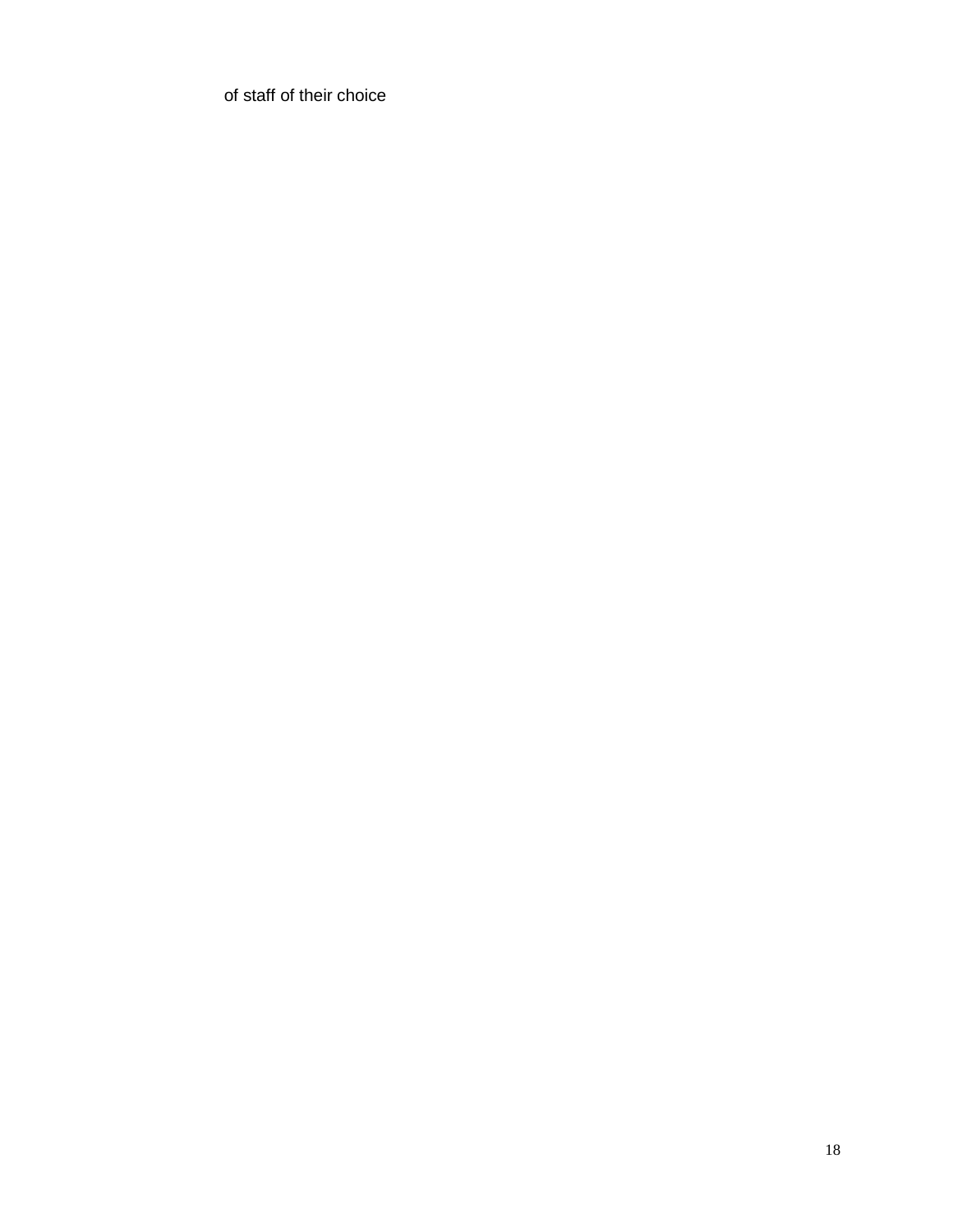- o Being advised to keep a record of concerns as evidence and discussions regarding how to respond to concerns and build resilience, if appropriate.
- o Providing reassurance and continuous support
- $\circ$  Working with the wider community and local/national organisations to provide further or specialist advice and guidance
- Pupils who are alleged to have abused other pupils will be helped by:
	- $\circ$  Discussing what happened, establishing the specific concern and the need for behaviour to change
	- o Informing parents/carers to help change the attitude and behaviour of the child
	- o Providing appropriate education and support
	- $\circ$  Sanctioning them in line with school behaviour/discipline policy. This may include official warnings, detentions, removal of privileges (including denial of online access), fixed-term and permanent exclusions.
	- o Speaking with police or other local services (such as early help or children's specialist services) as appropriate
- Further information about the schools response to allegations of abuse against pupils can be located in the following policies; behaviour, anti-bullying, E safety
- Ash, Cartwright and Kelsey Church of England Primary School is aware of and will follow the KSCB procedures [\(www.kscb.org.uk\)](http://www.kscb.org.uk/) for supporting children who are at risk of harm as a result of their own behaviour.

#### **19. Safeguarding children with special educational needs and disabilities**

- Ash, Cartwright and Kelsey Church of England Primary School acknowledges that children with special educational needs (SEN) and disabilities can face additional safeguarding challenges as they may have an impaired capacity to resist or avoid abuse. They may have speech, language and communication needs which may make it difficult to tell others what is happening
- Ash, Cartwright and Kelsey Church of England Primary School will ensure that children with SEN and disabilities, specifically those with communication difficulties will be supported to ensure that their voice is heard and acted upon.
- Members of staff are encouraged to be aware that children with SEN and disabilities can be disproportionally impacted by safeguarding concerns such as bullying. All members of staff will be encouraged to appropriately explore possible indicators of abuse such as behaviour/mood change or injuries and not to assume that they are related to the child's disability and be aware that children with SEN and disabilities may not always outwardly display indicators of abuse.

### **20. Curriculum and staying safe**

- We recognise that schools play an essential role in helping children to understand and identify the parameters of what is appropriate child and adult behaviour; what is 'safe'; to recognise when they and others close to them are not safe; and how to seek advice and support when they are concerned.
- Ash, Cartwright and Kelsey Church of England Primary School will use the curriculum to provide opportunities for increasing self- awareness, self-esteem, social and emotional understanding, assertiveness and decision making so that students have a range of contacts and strategies to ensure their own protection and understand the importance of protecting others, including online.
- Pupils will be educated at a level appropriate to their age and ability about a range of safeguarding concerns through personal, social, health and economic education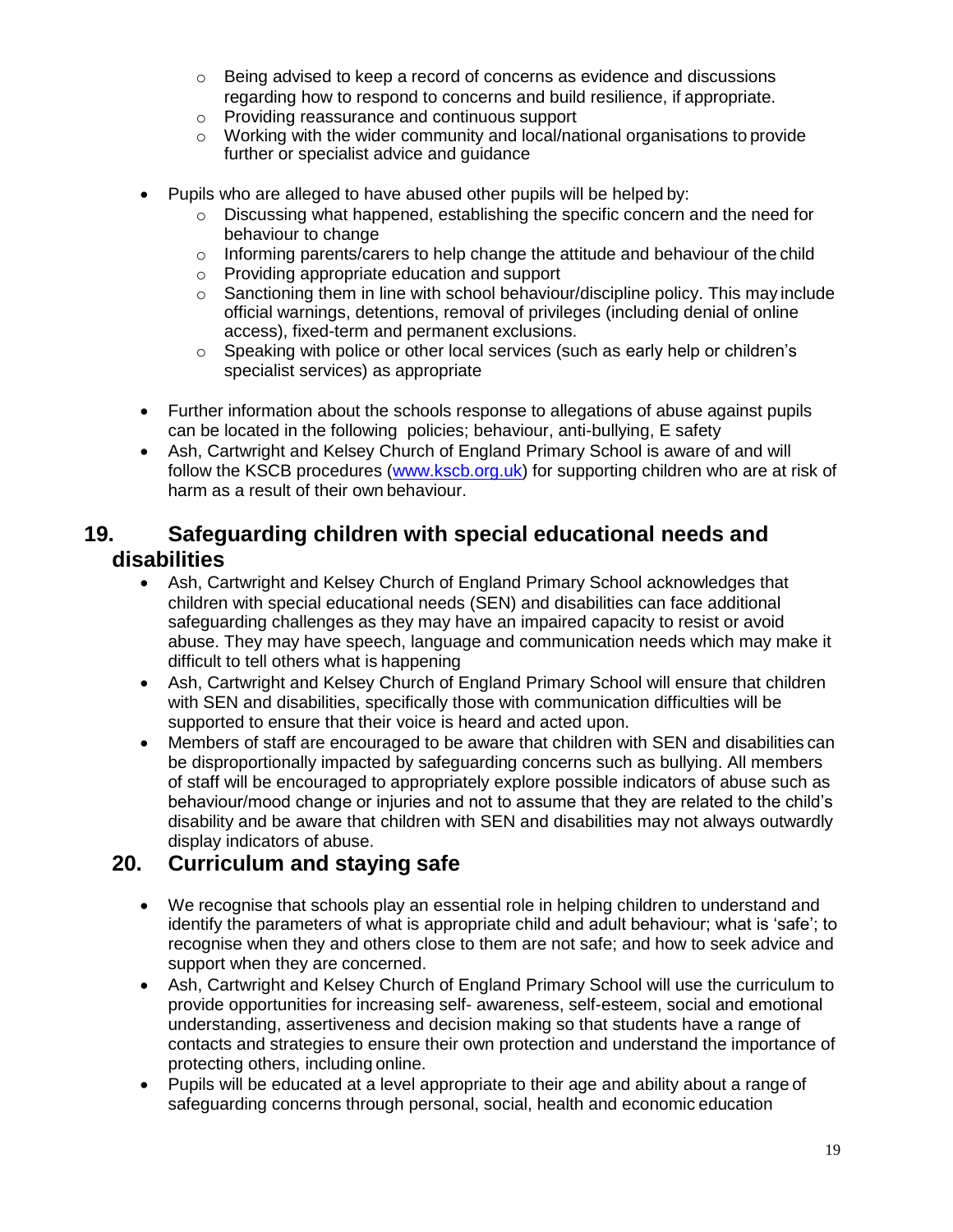(PSHE), tutorials (if appropriate) and through sex and relationship education (SRE). This will include, but is not limited, to bullying (including cyber bullying),radicalisation, child sexual exploitation (CSE), stranger danger, road safety, sexual abuse, neglect, gender based violence/sexual assaults and sexting.

- Systems have been established to support the empowerment of children to talk to a range of staff. Children at Ash, Cartwright and Kelsey Church of England Primary School will be listened to and heard and their concerns will be taken seriously and acted upon as appropriate.
- Specific systems outside of expected day to day classroom interaction and support will include:
	- o *School Council*
	- o *Prayer boxes*
	- o *Buddy systems*
	- o *PSHE events*
	- o *Regular feedback questionnaires with groups of children*
	- o *SEAL*
	- o *Kidscape programme*
	- o *Think U Know, Childnet, Digital Literacy Scheme of work*

#### **21. Online safety**

- It is recognised by Ash, Cartwright and Kelsey Church of England Primary School that the use of technology presents particular challenges and risks to children and adults both inside and outside of school.
- Ash, Cartwright and Kelsey Church of England Primary School identifies that the issues classified within online safety are considerable, but can be broadly categorised into three areas of risk:
	- o **content:** being exposed to illegal, inappropriate or harmful material
	- o **contact:** being subjected to harmful online interaction with other users
	- o **conduct:** personal online behaviour that increases the likelihood of, or causes, harm
- The DSL and leadership team have read annex C regarding Online Safety within 'Keeping children safe in education' 2016.
- Ash, Cartwright and Kelsey Church of England Primary School will ensure that appropriate filtering and monitoring systems are in place when pupils and staff access school systems and internet provision. The filtering system is maintained by AD3000 The school will be careful to ensure that these systems do not place unreasonable restrictions on internet access or limit what children can be taught with regards to online teaching and safeguarding
- Ash, Cartwright and Kelsey Church of England Primary School acknowledges that whilst filtering and monitoring is an important part of schools online safety responsibilities, it is only one part of our role. Children and adults may have access to systems external to the school control such as mobile phones and other internet enabled devices and technology. This is covered in more depth within the school online safety policy which can be found in the staff room, school office and the school's intranet
- Ash, Cartwright and Kelsey Church of England Primary School will ensure a comprehensive whole school curriculum response is in place to enable all pupils to learn about and manage online risks effectively and will support parents and the wider school community (including all members of staff) to become aware and alert to the need to keep children safe online.
- Detailed information about the schools response to online safety can be found in the school's Online Safety policy and Acceptable Use policy which can be found in the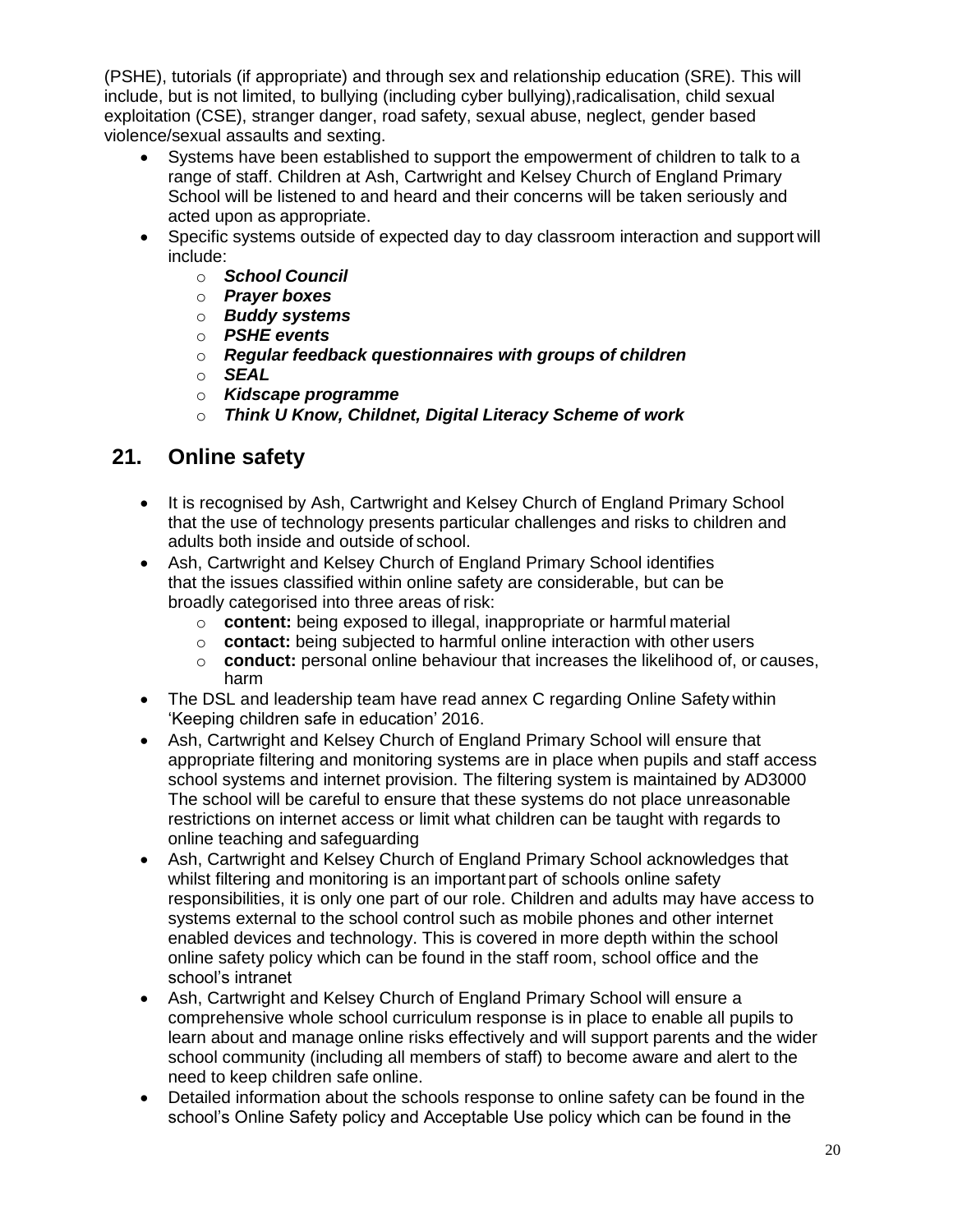staff room, school office and the school's intranet.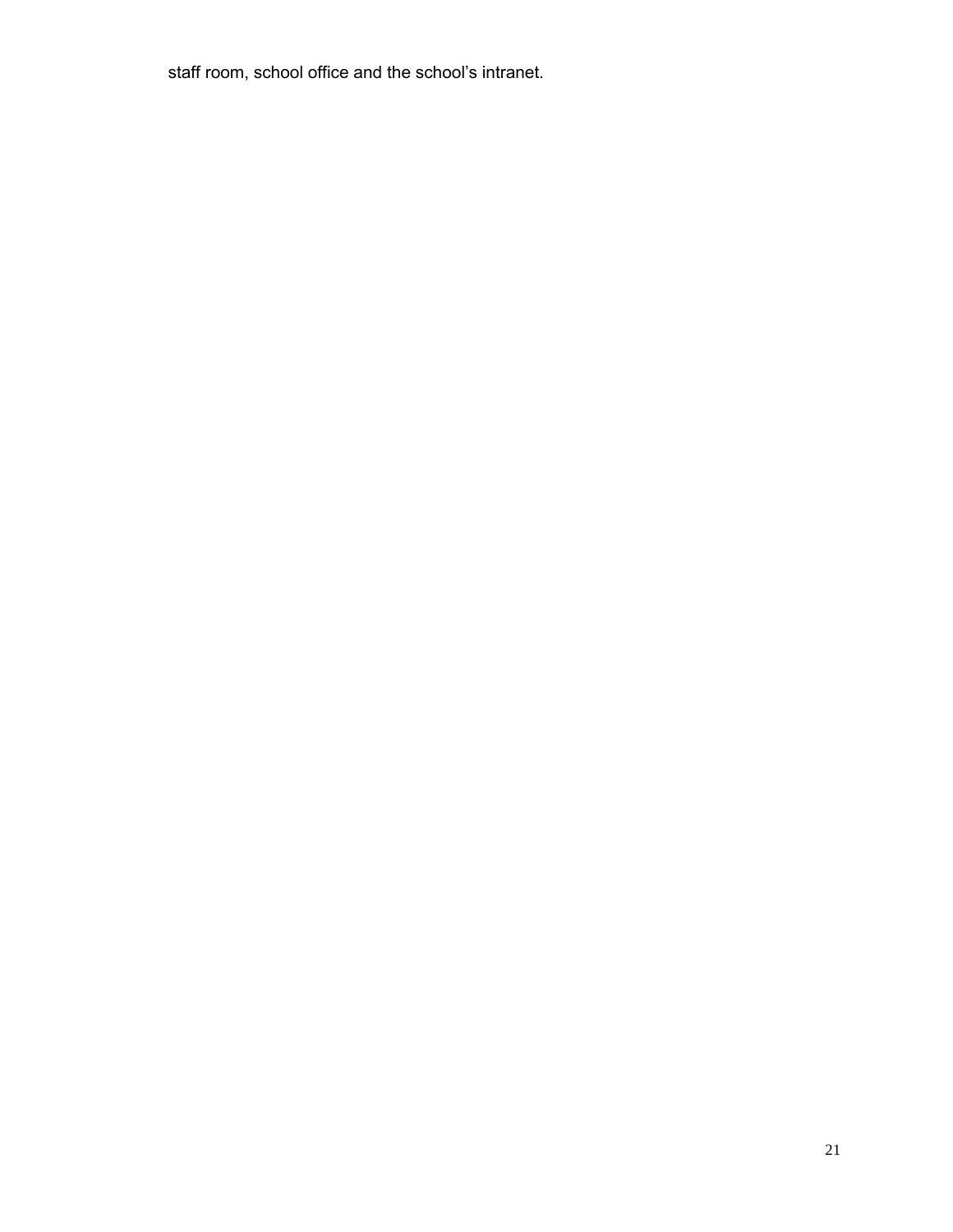## **22. The use of school premises by other organisations**

- Where services or activities are provided separately by another body using the school premises, the Head Teacher and Governing Body will seek written assurance that the organisation concerned has appropriate policies and procedures in place with regard to safeguarding children and child protection and that relevant safeguarding checks have been made in respect of staff and volunteers.
- If this is assurance is not achieved then an application to use premises will be refused.

#### **23. Security**

- All members of staff have a responsibility for maintaining awareness of buildings and grounds security and for reporting concerns that may come to light. We operate withina whole-school community ethos and welcome comments from pupils/students, parents and others about areas that may need improvement as well as what we are doing well.
- Appropriate checks will be undertaken in respect of visitors and volunteers coming into school as outlined within guidance. Visitors will be expected to sign in and out via the office visitors log and to display a visitors badge whilst on school site. Any individualwho is not known or identifiable should be challenged for clarification and reassurance.
- The school will not accept the behaviour of any individual (parent or other) that threatens school security or leads others (child or adult) to feel unsafe. Such behaviour will be treated as a serious concern and may result in a decision to refuse access for that individual to the school site.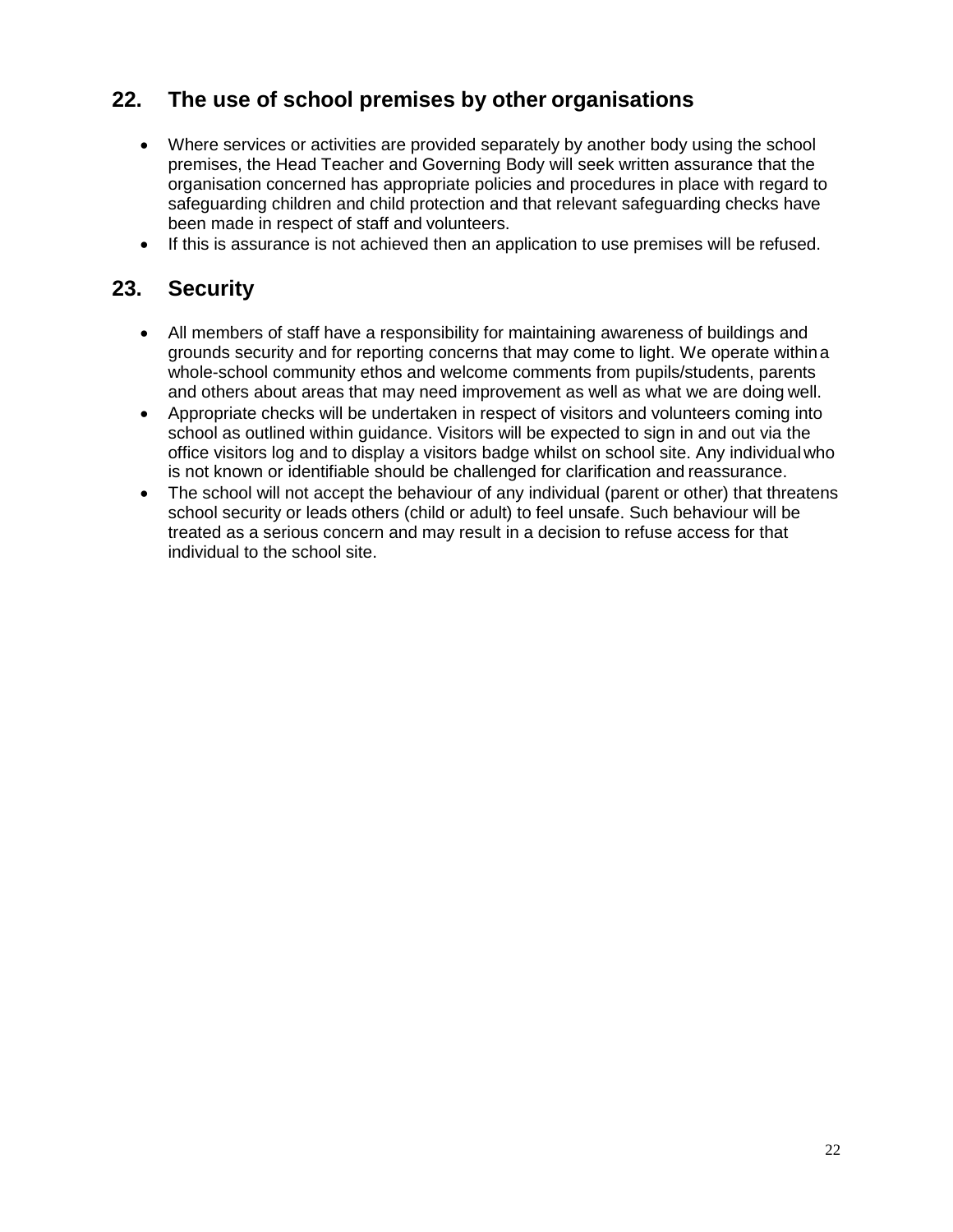## **Appendix 1: Responsibilities of the Governing Body and the Headteacher**

## **The Governing body has the responsibility to ensure:**

- There is a named Designated Safeguarding Lead (DSL), who is a member of the senior leadership team and who has undertaken approved KSCB training in inter-agency working, in addition to basic child protection training
- The school has an up-to-date safeguarding policy which is consistent with KSCB requirements, reviewed annually and made available to parents on request
- Procedures are in place for dealing with allegations of abuse made against members of staff including allegations made against the head teacher
- Safer recruitment procedures, which include the requirement for appropriate checks in line with national guidance are in place
- There is an up-to-date and appropriate training strategy which ensures all members of staff, including the managers, teaching and non-teaching staff, receive safeguarding training
- That all temporary staff and volunteers are made aware of the school's arrangements for safeguarding.
- That appropriate filters and appropriate monitoring systems for school systems and internet enabled devices are in place whilst being mindful to ensure that over blocking" does not lead to unreasonable restrictions as to what children can be taught with regards to online teaching and safeguarding
- That the governing body nominates a member (normally the chair) to be responsible for liaising with the local authority and other agencies in the event of an allegation being made against the head teacher. An annual report will be submitted to the local authority about how the governing body's duties have been carried out. Any weaknesses or areas of concern will be rectified without delay.
- That children are taught about safeguarding, including online, through teaching and learning opportunities, as part of providing a broad and balanced curriculum.

## **The Headteacher has the responsibility to ensure:**

- That the safeguarding policy and procedures are implemented and followed by all staff
- That sufficient time and resources are allocated to enable the DSL (and any appropriately trained deputies) to carry out their roles effectively, including the assessment of pupils and the attendance at strategy discussions and other necessary meetings
- That all members of staff feel able to raise concerns about poor or unsafe practice and that such concerns are handled sensitively and in accordance with the school's whistle blowing procedures
- That child's safety and welfare is addressed through the curriculum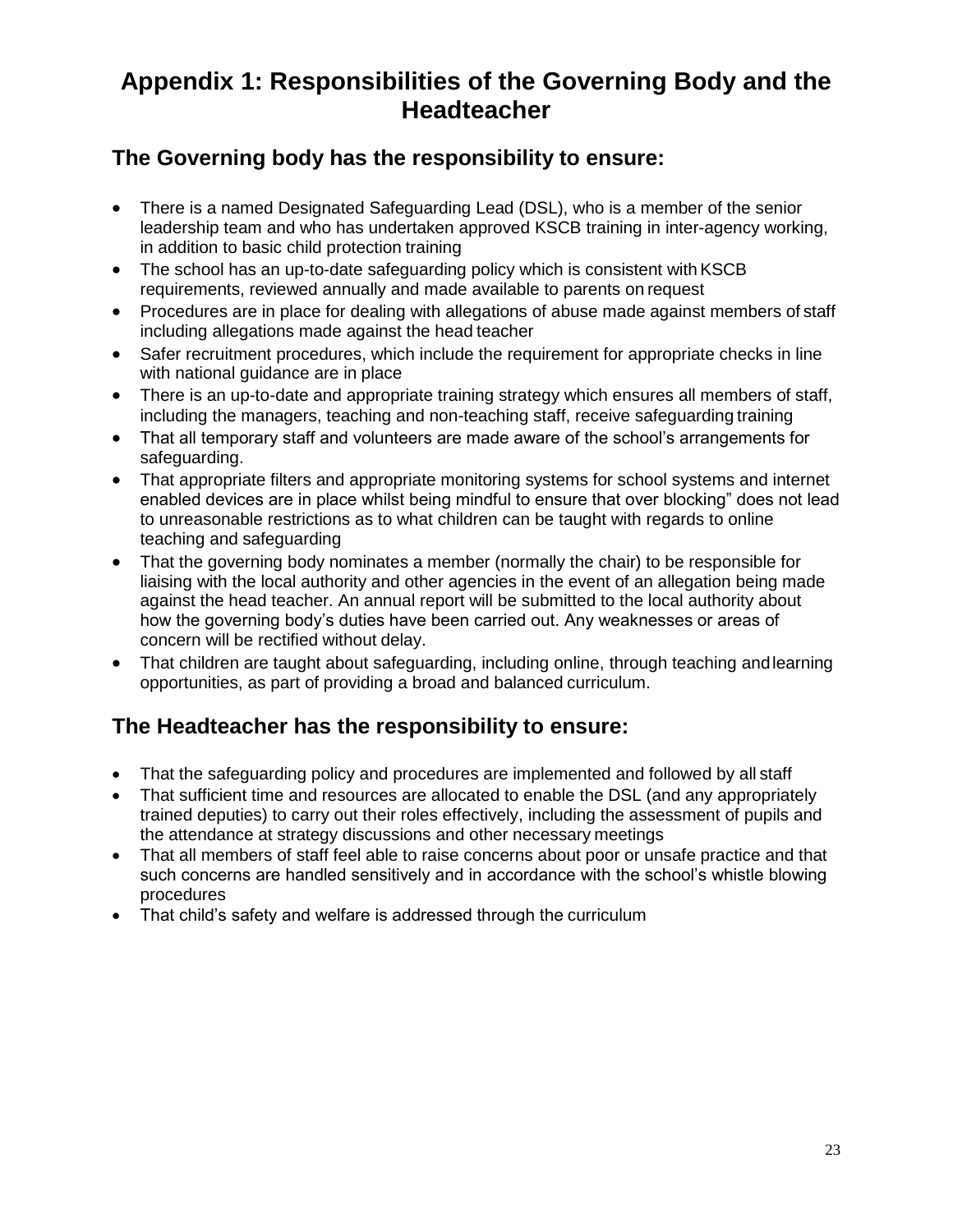## **Appendix 2: Categories of Abuse**

**Abuse:** a form of maltreatment of a child. Somebody may abuse or neglect a child by inflicting harm, or by failing to act to prevent harm. They may be abused by an adult or adults or another child or children. It should be noted that abuse can be carried out both on and offline and be perpetrated by men, women and children. All members of staff should read and understand part one of 'Keeping children safe in education' 2016 and staff who have direct contact with pupils n should also read annex A.

**Sexual abuse:** involves forcing or enticing a child or young person to take part in sexual activities, not necessarily involving a high level of violence, whether or not the child is aware of what is happening. The activities may involve physical contact, including assault by penetration (for example rape or oral sex) or non-penetrative acts such as masturbation, kissing, rubbing and touching outside of clothing. They may also include non-contact activities, such as involving children in looking at, or in the production of, sexual images, watching sexual activities, encouraging children to behave in sexually inappropriate ways, or grooming a child in preparation for abuse (including via the internet). Sexual abuse is not solely perpetrated by adult males. Women can also commit acts of sexual abuse, as can other children.

#### **Signs that MAY INDICATE Sexual Abuse**

- Sudden changes in behaviour and school performance
- Displays of affection which are sexual and age inappropriate
- Self-harm, self-mutilation or attempts at suicide
- Alluding to secrets which they cannot reveal
- Tendency to cling or need constant reassurance
- Regression to younger behaviour for example thumb sucking, playing with discarded toys, acting like a baby
- Distrust of familiar adults e.g. anxiety of being left with relatives, a child minder or lodger
- Unexplained gifts or money
- Depression and withdrawal
- Fear of undressing for PE
- Sexually transmitted disease
- Fire setting

**Physical abuse**: a form of abuse which may involve hitting, shaking, throwing, poisoning, burning or scalding, drowning, suffocating or otherwise causing physical harm to a child. Physical harm may also be caused when a parent or carer fabricates the symptoms of, or deliberately induces, illness in a child.

#### **Signs that MAY INDICATE physical abuse**

- Bruises and abrasions around the face
- Damage or injury around the mouth
- Bi-lateral injuries such as two bruised eyes
- Bruising to soft area of the face such as the cheeks
- Fingertip bruising to the front or back of torso
- Bite marks
- Burns or scalds (unusual patterns and spread of injuries)
- Deep contact burns such as cigarette burns
- Injuries suggesting beatings (strap marks, welts)
- Covering arms and legs even when hot
- Aggressive behaviour or severe temper outbursts.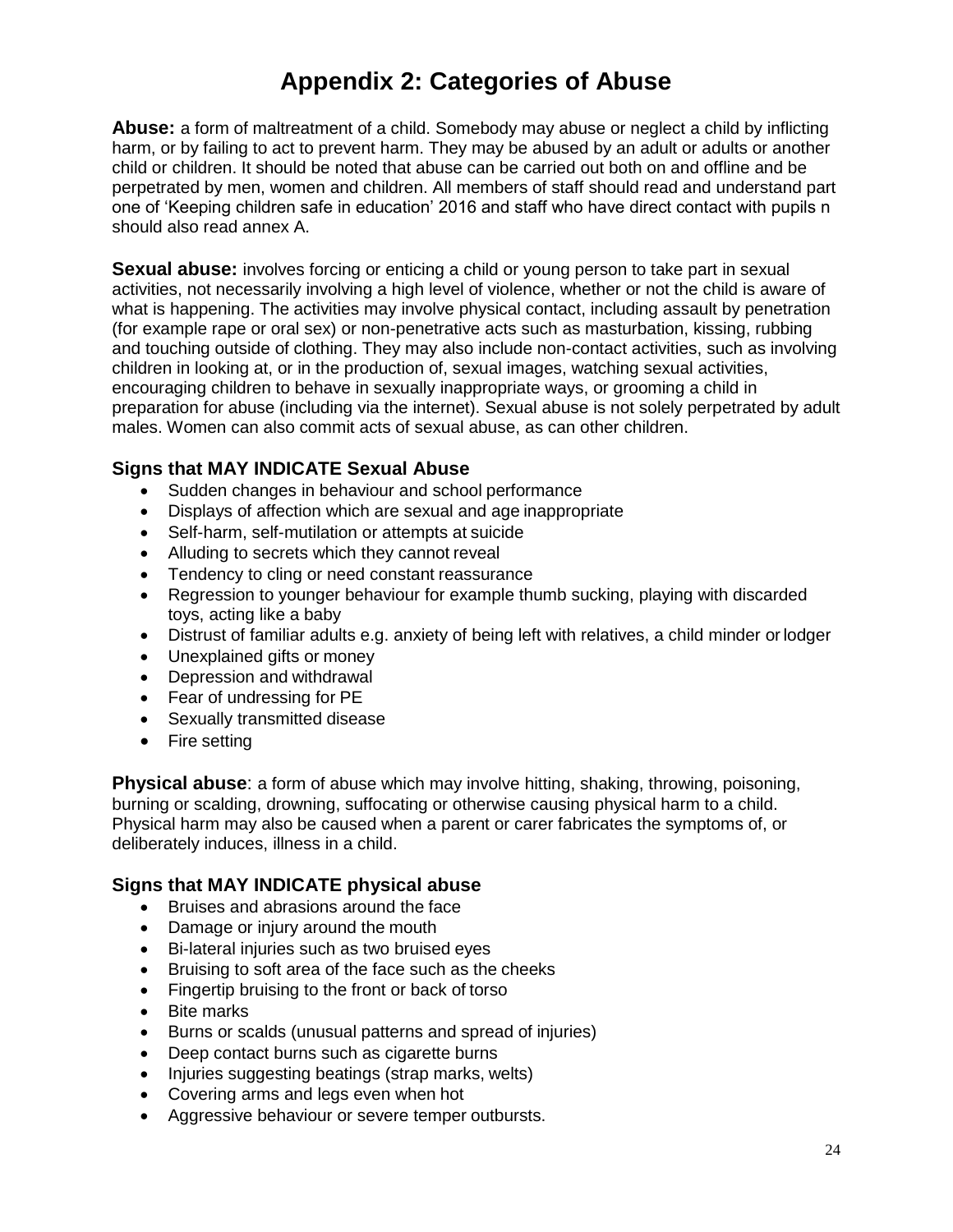Injuries need to be accounted for. Inadequate, inconsistent or excessively plausible explanations or a delay in seeking treatment should signal concern.

**Emotional abuse:** the persistent emotional maltreatment of a child such as to cause severe and adverse effects on the child's emotional development. It may involve conveying to a child that they are worthless or unloved, inadequate, or valued only insofar as they meet the needs of another person. It may include not giving the child opportunities to express their views, deliberately silencing them or 'making fun' of what they say or how they communicate. It may feature age or developmentally inappropriate expectations being imposed on children. These may include interactions that are beyond a child's developmental capability as well as overprotection and limitation of exploration and learning, or preventing the child participating in normal social interaction. It may involve seeing or hearing the ill-treatment of another. It may involve serious bullying (including cyberbullying), causing children frequently to feel frightened or in danger, or the exploitation or corruption of children. Some level of emotional abuse is involved in all types of maltreatment of a child, although it may occur alone.

#### **Signs that MAY INDICATE emotional abuse**

- Over reaction to mistakes
- Lack of self-confidence/esteem
- Sudden speech disorders
- Self-harming
- Eating Disorders
- Extremes of passivity and/or aggression
- Compulsive stealing
- Drug, alcohol, solvent abuse
- Fear of parents being contacted
- Unwillingness or inability to play
- Excessive need for approval, attention and affection

**Neglect:** the persistent failure to meet a child's basic physical and/or psychological needs, likely to result in the serious impairment of the child's health or development. Neglect may occur during pregnancy as a result of maternal substance abuse. Once a child is born, neglect may involve a parent or carer failing to: provide adequate food, clothing and shelter (including exclusion from home or abandonment); protect a child from physical and emotional harm or danger; ensure adequate supervision (including the use of inadequate care-givers); or ensure access to appropriate medical care or treatment. It may also include neglect of, or unresponsiveness to, a child's basic emotional needs.

#### **Signs that MAY INDICATE neglect.**

- Constant hunger
- Poor personal hygiene
- Constant tiredness
- Inadequate clothing
- Frequent lateness or non-attendance at School
- Untreated medical problems
- Poor relationship with peers
- Compulsive stealing and scavenging
- Rocking, hair twisting and thumb sucking
- Running away
- Loss of weight or being constantly underweight
- Low self esteem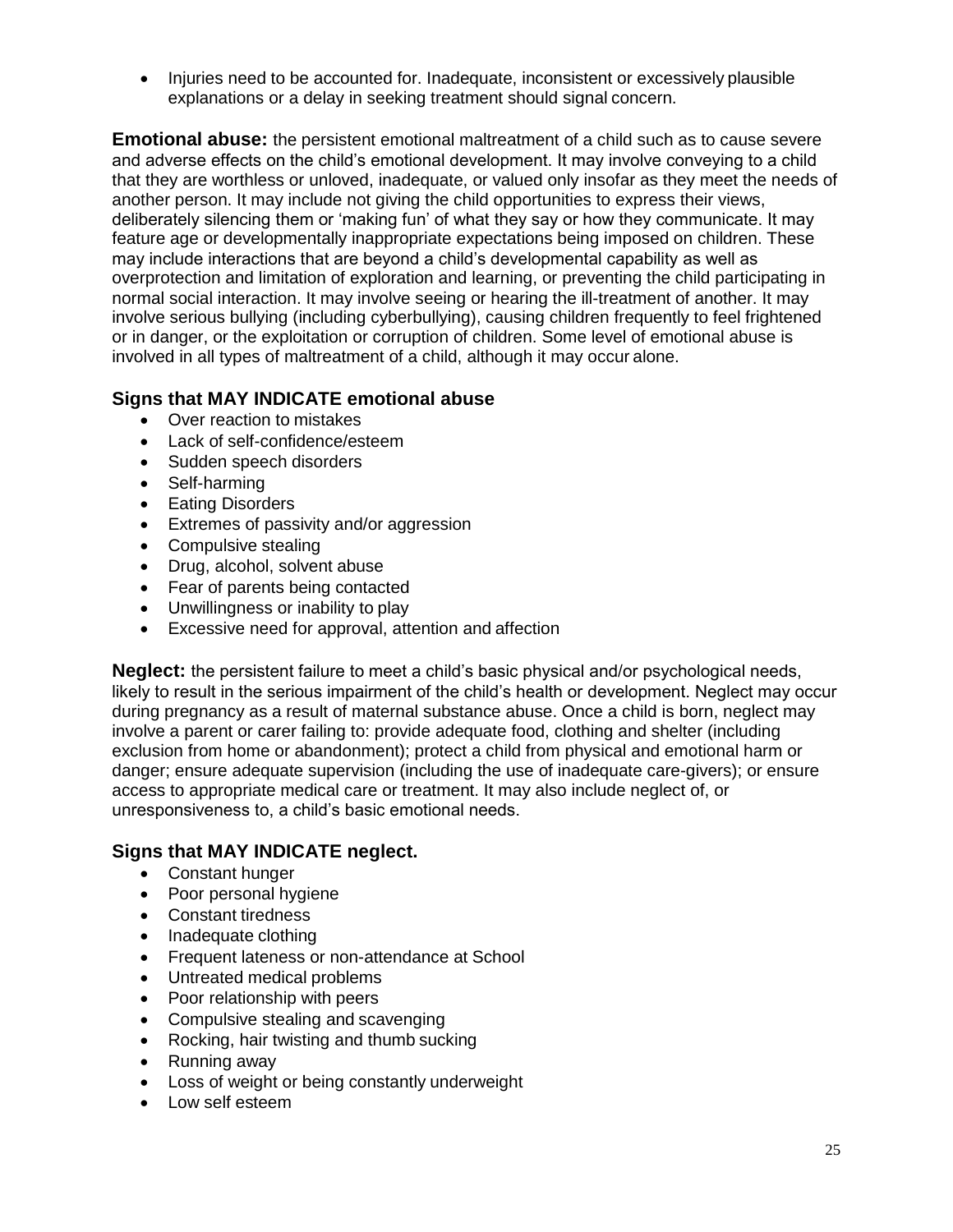## **Appendix 3: Specific Safeguarding Issues (See Annex A of Keeping Children Safe in Education 2016)**

## **Children Missing Education**

Ash, Cartwright and Kelsey Church of England Primary School recognises that all children, regardless of their circumstances, are entitled to a full time education which is suitable to their age, ability, aptitude and any special educational needs they may have. Ash, Cartwright and Kelsey Church of England Primary School is aware that a child going missing from education is a potential indicator of abuse or neglect.

Ash, Cartwright and Kelsey Church of England Primary School has a procedure in place for responding to unauthorised absence and for dealing with children that go missing from education, particularly on repeat occasions, to help identify the risk of abuse and neglect, including sexual exploitation, and to help prevent the risks of their going missing in future. For further information, please access the school's attendance policy.

## **Child Sexual Exploitation (CSE)**

Ash, Cartwright and Kelsey Church of England Primary School identifies that CSE involves exploitative situations, contexts and relationships where young people receive something (for example food, accommodation, drugs, alcohol, gifts, money or in some cases simply affection) as a result of engaging in sexual activities.

Ash, Cartwright and Kelsey Church of England Primary School is aware that sexual exploitation can take many forms ranging from the seemingly 'consensual' relationship where sex is exchanged for affection or gifts, to serious organised crime by gangs and groups. What marks out exploitation is an imbalance of power in the relationship. The perpetrator always holds some kind of power over the victim which increases as the exploitative relationship develops. Sexual exploitation may involve varying degrees of coercion, intimidation or enticement, including unwanted pressure from peers to have sex, sexting, sexual bullying including cyberbullying and grooming. However, it also important to recognise that some young people who are being sexually exploited do not exhibit any external signs of this abuse or recognise this as abusive.

Every member of staff at Ash, Cartwright and Kelsey Church of England Primary School recognises that children at risk of CSE need to be identified and issues relating to CSE should be approached in the same way as protecting children from other risks.

#### **'Honour based' violence**

Members of staff at Ash, Cartwright and Kelsey Church of England Primary School are aware that 'Honour-based' violence (HBV) encompasses a range of crimes which have been committed to protect or defend the honour of the family and/or the community, including Female Genital Mutilation (FGM), forced marriage, and practices such as breast ironing.

The indicators of HBV and associated factors will be covered with staff within the school safeguarding training. All members of staff are alert to the possibility of a child being at risk of HBV, or already having suffered HBV. All members of staff are aware that all forms of HBV are abuse (regardless of the motivation) and will be handled and escalated as such. Staff will speak with DSL if they are concerned about HBV.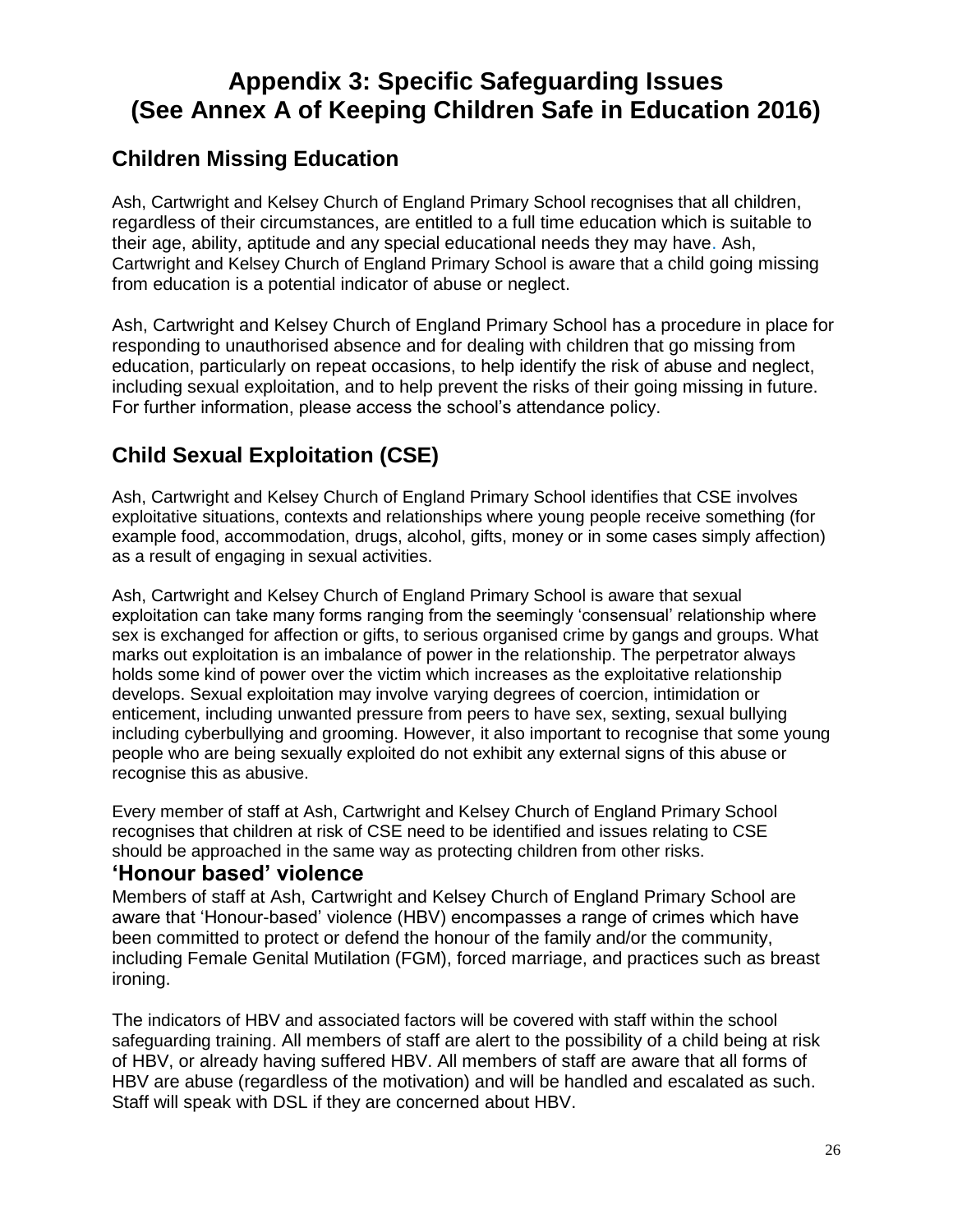All members of staff will follow the school and KSCB procedures, using existing national and local protocols for multi-agency liaison with police and children's social care.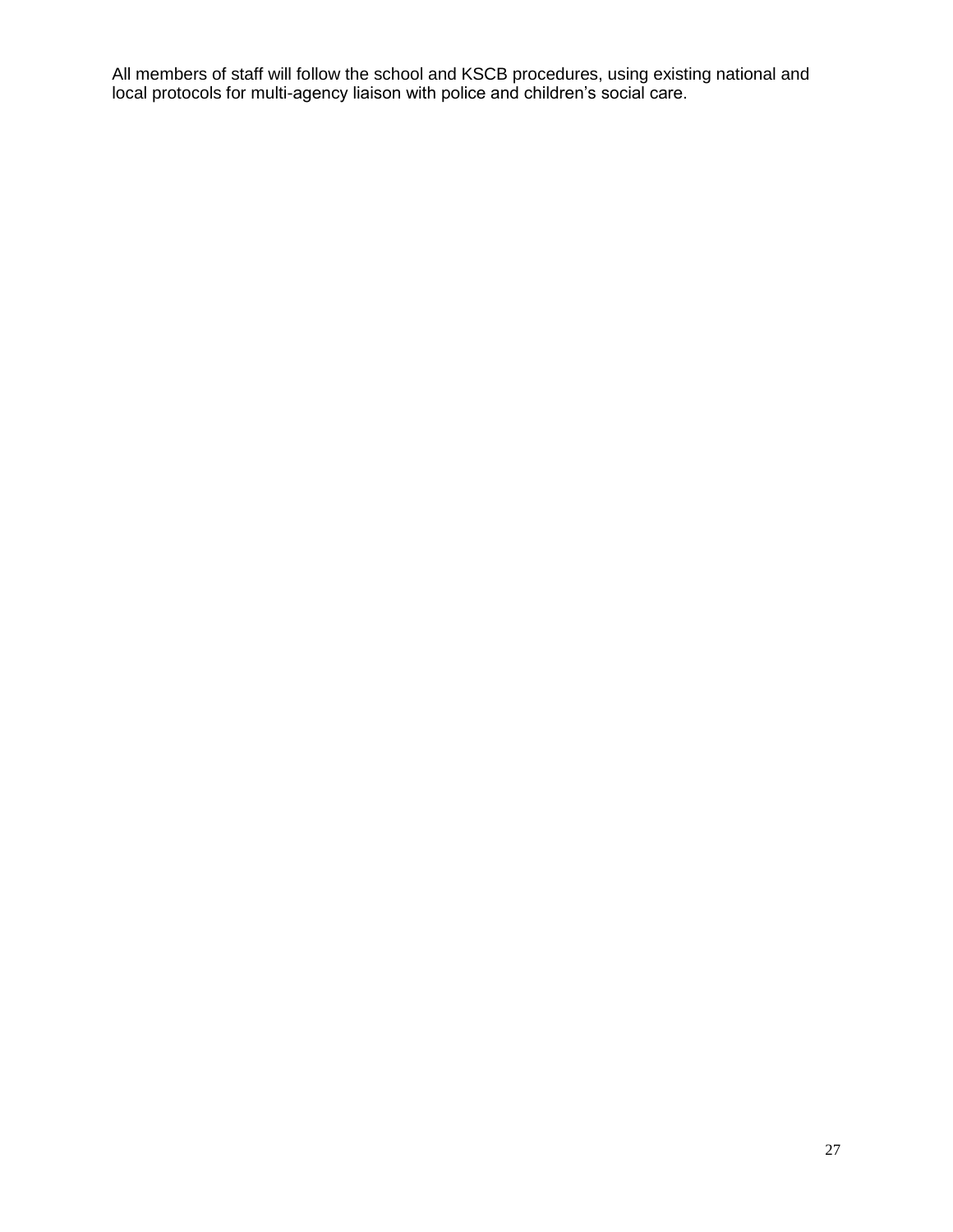## **Forced Marriage**

The Forced Marriage Unit has published [Multi-agency guidelines,](https://www.gov.uk/government/uploads/system/uploads/attachment_data/file/322307/HMG_MULTI_AGENCY_PRACTICE_GUIDELINES_v1_180614_FINAL.pdf) with pages 32-36 focusing on the role of schools and colleges. Staff should report concerns regarding forced marriage to the DSL or can contact the Forced Marriage Unit if they need advice or information. Contact: 020 7008 0151 or email: [fmu@fco.gov.uk](mailto:fmu@fco.gov.uk)

## **Female Genital Mutilation (FGM) mandatory reporting duty**

Teachers must personally report to the police cases where they discover that an act of FGM appears to have been carried out. Unless the teacher has a good reason not to, they should also still consider and discuss any such case with the DSL and involve children's social care as appropriate. The duty does not apply in relation to at risk or suspected cases (i.e. where the teacher does not discover that an act of FGM appears to have been carried out, either through disclosure by the victim or visual evidence) or in cases where the woman is 18 or over. In these cases, teachers should follow local safeguarding procedures. [Summary of the FGM mandatory reporting duty](https://www.gov.uk/government/uploads/system/uploads/attachment_data/file/496415/6_1639_HO_SP_FGM_mandatory_reporting_Fact_sheet_Web.pdf)

### **Radicalisation**

Ash, Cartwright and Kelsey Church of England Primary School recognises that exposure of children (and adults) to extremist ideology can hinder their social development and educational attainment alongside posing a very real risk that they could support or partake in an act of violence. Radicalisation of young people can be compared to grooming for sexual exploitation.

Ash, Cartwright and Kelsey Church of England Primary School will ensure all staff complete an e-learning training package developed by The National Counter Terrorism Policing Headquarters (NCTPHQ), in conjunction with the College of Policing which includes guidance on how to identify people who may be vulnerable to being drawn into terrorism, and how to refer them into the Channel process. The DSL will attend additional training which includes further information on the Prevent Duty.

Every member of staff at Ash, Cartwright and Kelsey Church of England Primary School recognises that children exposed to radicalisation and extremism is no different to safeguarding against any other vulnerability and should be approached in the same way as protecting children from other risks. All members of the community at Ash, Cartwright and Kelsey Church of England Primary School will report concerns regarding radicalisation and extremism to the DSL who will follow local and national guidance.

Additional information about responding to online radicalization and extremism can be found in the schools online safety policy.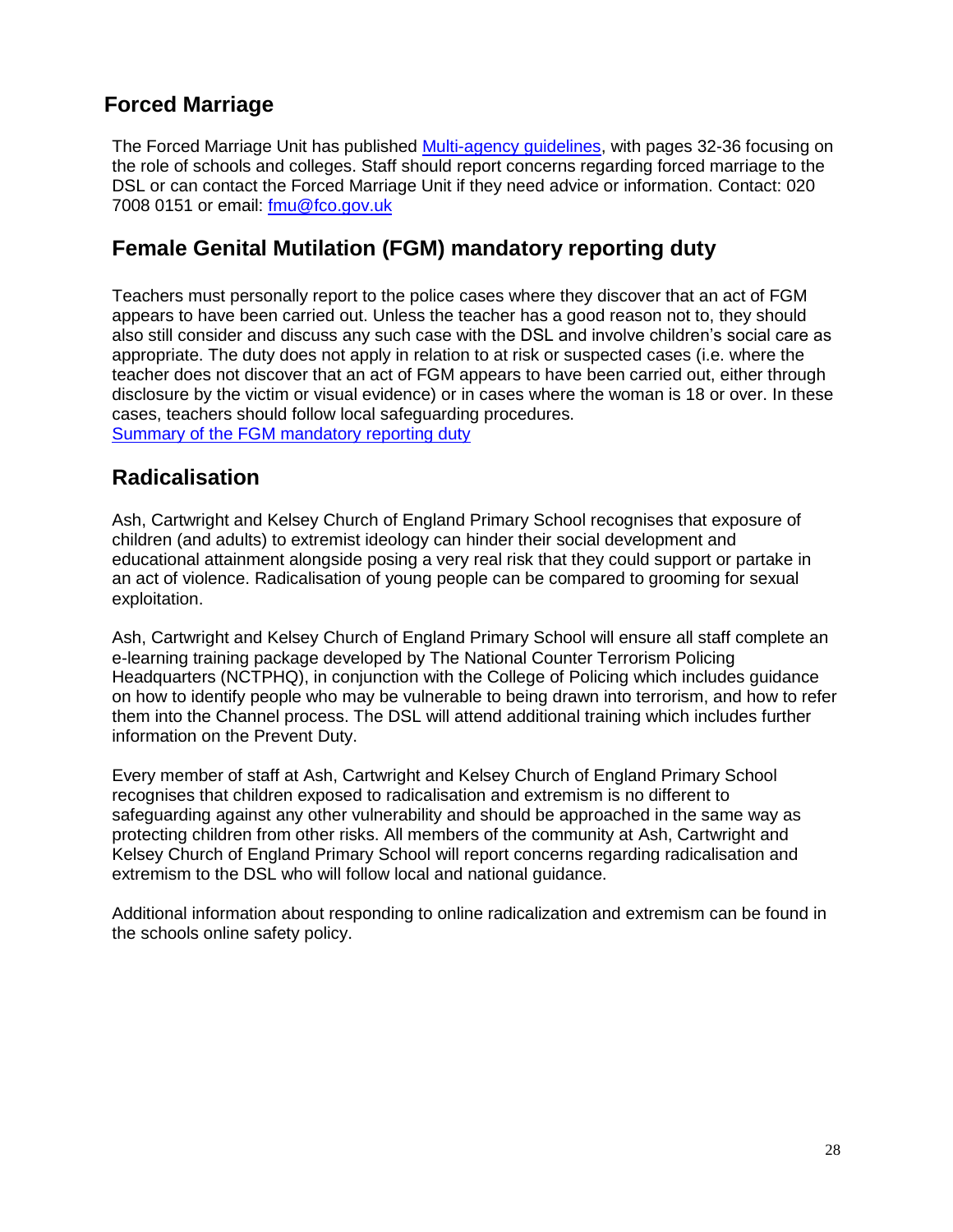## **Appendix 4**: **Keeping yourself safe when responding to disclosures (the 6 R's – what to do if…)**

#### **1. Receive**

- Keep calm
- Listen to what is being said without displaying shock or disbelief
- Take what is being said to you seriously
- Note down what has been said

## **2. Respond**

- Reassure the pupil that they have done the right thing in talking to you
- Be honest and do not make promises you cannot keep e.g. "It will be alright now"
- **Do not promise confidentiality;** you have a duty to refer
- Reassure and alleviate guilt, if the pupil refers to it e.g. "you're not to blame"
- Reassure the child that information will only be shared with those who need to know

#### **3. React**

- React to the pupil only as far as is necessary for you to establish whether or not you need to refer the matter, but do not interrogate for full details
- **Do not** ask leading questions; "Did he/she….?" Such questions can invalidate evidence.
- **Do** ask open "TED" questions; Tell, explain, describe
- Do not criticise the perpetrator; the pupil may have affection for him/her
- Do not ask the pupil to repeat it all for another member of staff
- Explain what you have to do next and who you have to talk to

### **4. Record**

- Make some brief notes at the time on any paper which comes to hand and write them up as soon as possible
- Do not destroy your original notes
- Record the date, time, place, any non-verbal behaviour and the words used by the child. Always ensure that as far as possible you have recorded the actual words used by the child.
- Record statements and observable things rather than your interpretations or assumptions

#### **5. Remember**

- Contact the designated safeguarding lead (DSL)
- The DSL may be required to make appropriate records available to other agencies
- KSCB: [www.kscb.org.uk](http://www.kscb.org.uk/)

#### **6. Relax**

 Get some support for yourself, dealing with disclosures can be traumatic for professionals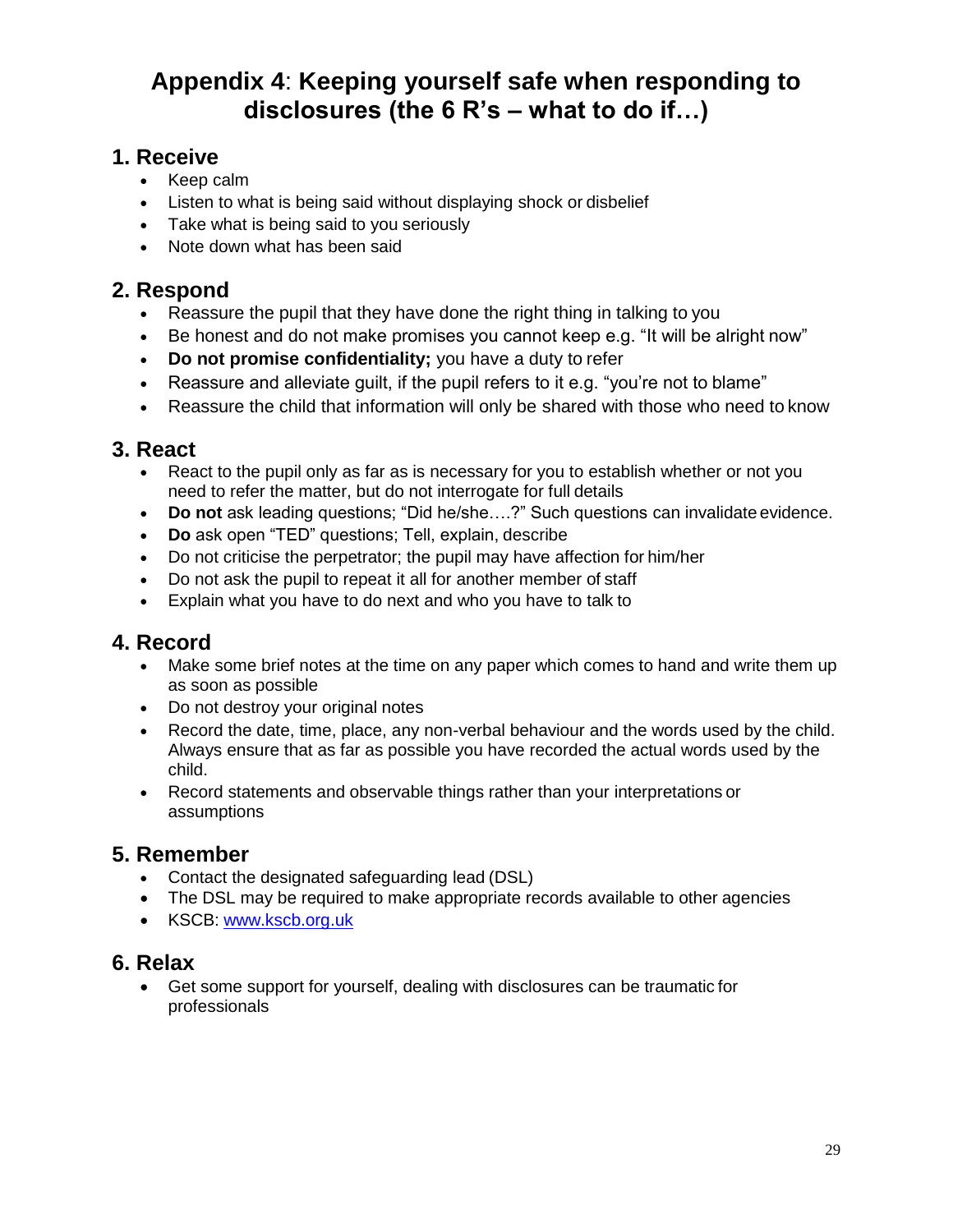## **Appendix 5: National Support Organisations**

#### **Support for staff**

- Education Support Partnership: [www.educationsupportpartnership.org.uk](http://www.educationsupportpartnership.org.uk/)
- Professional Online Safety Helpline: [www.saferinternet.org.uk/helpline](http://www.saferinternet.org.uk/helpline)

#### **Support for Pupils**

- NSPCC: [www.nspcc.org.uk](http://www.nspcc.org.uk/)
- ChildLine: [www.childline.org.uk](http://www.childline.org.uk/)
- Papyrus: [www.papyrus-uk.org](http://www.papyrus-uk.org/)
- Young Minds: [www.youngminds.org.uk](http://www.youngminds.org.uk/)
- The Mix: [www.themix.org.uk](http://www.themix.org.uk/)

#### **Support for adults**

- **Family Lives: [www.familylives.org.uk](http://www.familylives.org.uk/)**
- Crime Stoppers: [www.crimestoppers-uk.org](http://www.crimestoppers-uk.org/)
- Victim Support: [www.victimsupport.org.uk](http://www.victimsupport.org.uk/)
- Kidscape: [www.kidscape.org.uk](http://www.kidscape.org.uk/)
- The Samaritans: [www.samaritans.org](http://www.samaritans.org/)
- Mind: [www.mind.org.uk](http://www.mind.org.uk/)
- NAPAC (National Association for People Abused in Childhood): [www.napac.org.uk](http://www.napac.org.uk/)
- MOSAC: [www.mosac.org.uk](http://www.mosac.org.uk/)
- Action Fraud: [www.actionfraud.police.uk](http://www.actionfraud.police.uk/)

#### **Support for Learning Disabilities**

- Respond: [www.respond.org.uk](http://www.respond.org.uk/)
- Mencap: [www.mencap.org.uk](http://www.mencap.org.uk/)

#### **Domestic Abuse**

- Refuge: [www.refuge.org.uk](http://www.refuge.org.uk/)
- Women's Aid: [www.womensaid.org.uk](http://www.womensaid.org.uk/)
- Men's Advice Line: [www.mensadviceline.org.uk](http://www.mensadviceline.org.uk/)
- Mankind: [www.mankindcounselling.org.uk](http://www.mankindcounselling.org.uk/)

#### **Honour based Violence**

Forced Marriage Unit: <https://www.gov.uk/guidance/forced-marriage>

#### **Sexual Abuse and CSE**

- Lucy Faithfull Foundation: [www.lucyfaithfull.org.uk](http://www.lucyfaithfull.org.uk/)
- Stop it Now!: [www.stopitnow.org.uk](http://www.stopitnow.org.uk/)
- Parents Protect: [www.parentsprotect.co.uk](http://www.parentsprotect.co.uk/)
- CEOP: [www.ceop.police.uk](http://www.ceop.police.uk/)
- Marie Collins Foundation: [www.mariecollinsfoundation.org.uk](http://www.mariecollinsfoundation.org.uk/)
- Internet Watch Foundation (IWF): [www.iwf.org.uk](http://www.iwf.org.uk/)

#### **Online Safety**

- Childnet International: [www.childnet.com](http://www.childnet.com/)
- UK Safer Internet Centre: [www.saferinternet.org.uk](http://www.saferinternet.org.uk/)
- Parents Info: [www.parentsinfo.org](http://www.parentsinfo.org/)
- Internet Matters: [www.internetmater.org](http://www.internetmater.org/)